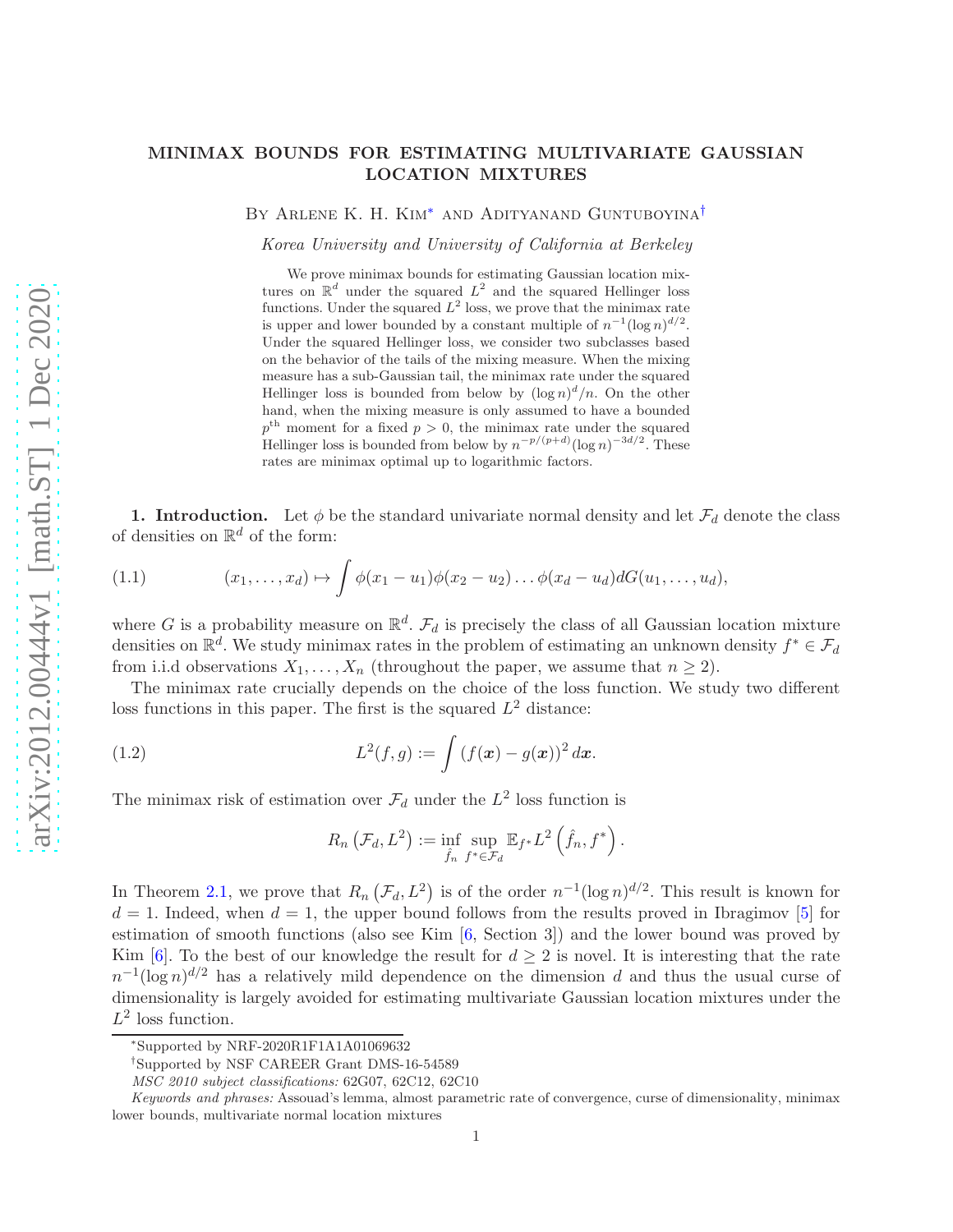<span id="page-1-4"></span>The second loss function we investigate is the squared Hellinger distance:

(1.3) 
$$
h^{2}(f,g) := \int \left(\sqrt{f(x)} - \sqrt{g(x)}\right)^{2} dx.
$$

In order to obtain meaningful rates under the squared Hellinger distance, it is necessary to impose additional conditions on the probability measure  $G$  underlying the density  $(1.1)$ . The most common assumption in the literature is to assume that  $G$  is discrete with a known upper bound on the number of atoms. The Hellinger accuracy (as well as accuracy in the total variation distance) of estimating discrete Gaussian location mixtures has been investigated, for example, in [\[1](#page-18-2), [4,](#page-18-3) [7](#page-18-4), [10,](#page-18-5) [12\]](#page-18-6). In particular, it was proved by Doss, Wu, Yang and Zhou [\[1\]](#page-18-2) (and Wu and Yang [\[12](#page-18-6)] for  $d = 1$ ) that the minimax rate is  $n^{-1}$  when the dimension d and the number of atoms of G are bounded from above by constants.

In contrast to the discrete mixture situation, minimax rates in squared Hellinger distance under broader assumptions on  $G$  are not fully understood. Given a subclass  $\mathcal G$  of probability measures on  $\mathbb{R}^d$ , let  $\mathcal{F}_{\mathcal{G}}$  denote the class of all densities of the form  $(1.1)$  where G is constrained to be in  $\mathcal{G}$ . We shall denote the minimax risk over  $\mathcal{F}_{\mathcal{G}}$  in the squared Hellinger distance by

$$
R_n(\mathcal{F}_{\mathcal{G}}, h^2) := \inf_{\hat{f}_n} \sup_{f^* \in \mathcal{F}_{\mathcal{G}}} \mathbb{E}_{f^*} h^2(\hat{f}_n, f^*).
$$

We study  $R_n(\mathcal{F}_{\mathcal{G}}, h^2)$  for the following two natural subclasses  $\mathcal{G}$ :

- 1.  $\mathcal{G} = \mathcal{G}_1(\Gamma)$ : the class of all probability measures G satisfying  $G\{\boldsymbol{u}: ||\boldsymbol{u}|| > t\} \leq \Gamma \exp(-t^2/\Gamma)$ for all  $t > 0$  and a constant Γ. Every probability measure in  $\mathcal{G}_1(\Gamma)$  has sub-Gaussian tails.
- 2.  $\mathcal{G} = \mathcal{G}_2(p, K)$ : the class of all probability measures G satisfying

<span id="page-1-2"></span>
$$
\left(\int \|\mathbf{u}\|^p dG(\mathbf{u})\right)^{1/p} \leq K
$$

for a fixed  $p > 0$  and constant  $K > 0$ .

The problem of estimation of densities belonging to the classes  $\mathcal{F}_{G_1(\Gamma)}$  and  $\mathcal{F}_{G_2(p,K)}$  has been studied in [\[2](#page-18-7), [13](#page-18-8), [6](#page-18-1)] for  $d = 1$  and in [\[9](#page-18-9)] for  $d \ge 1$ . Extending the results of Zhang [\[13](#page-18-8)] to  $d \ge 1$ , Saha and Guntuboyina [\[9\]](#page-18-9) analyzed the performance of the nonparametric maximum likelihood estimator over  $\mathcal{F}_d$  leading to the following upper bounds on  $R_n(\mathcal{F}_{\mathcal{G}_1(\Gamma)}, h^2)$  and  $R_n(\mathcal{F}_{\mathcal{G}_2(p,K)}, h^2)$ :

,

(1.4) 
$$
R_n(\mathcal{F}_{\mathcal{G}_1(\Gamma)}, h^2) \leq C_{d,\Gamma} \frac{(\log n)^{d+1}}{n}
$$

and

<span id="page-1-3"></span>(1.5) 
$$
R_n(\mathcal{F}_{\mathcal{G}_2(p,K)}, h^2) \leq C_{d,K,p} n^{-\frac{p}{p+d}} (\log n)^{\frac{2d+2p+dp}{2p+2d}}.
$$

To the best of our knowledge, the corresponding lower bounds do not currently exist in the literature (except for the case of  $R_n(\mathcal{F}_{G_1(\Gamma)}, h^2)$  for  $d = 1$ ) and we establish these in this paper. Specifically, we prove that

<span id="page-1-0"></span>(1.6) 
$$
R_n(\mathcal{F}_{\mathcal{G}_1(\Gamma)}, h^2) \ge c_{d,\Gamma} \frac{(\log n)^d}{n}
$$

and

<span id="page-1-1"></span>(1.7) 
$$
R_n(\mathcal{F}_{\mathcal{G}_2(p,K)}, h^2) \ge c_{d,K,p} n^{-\frac{p}{p+d}} (\log n)^{-\frac{3d}{2}}
$$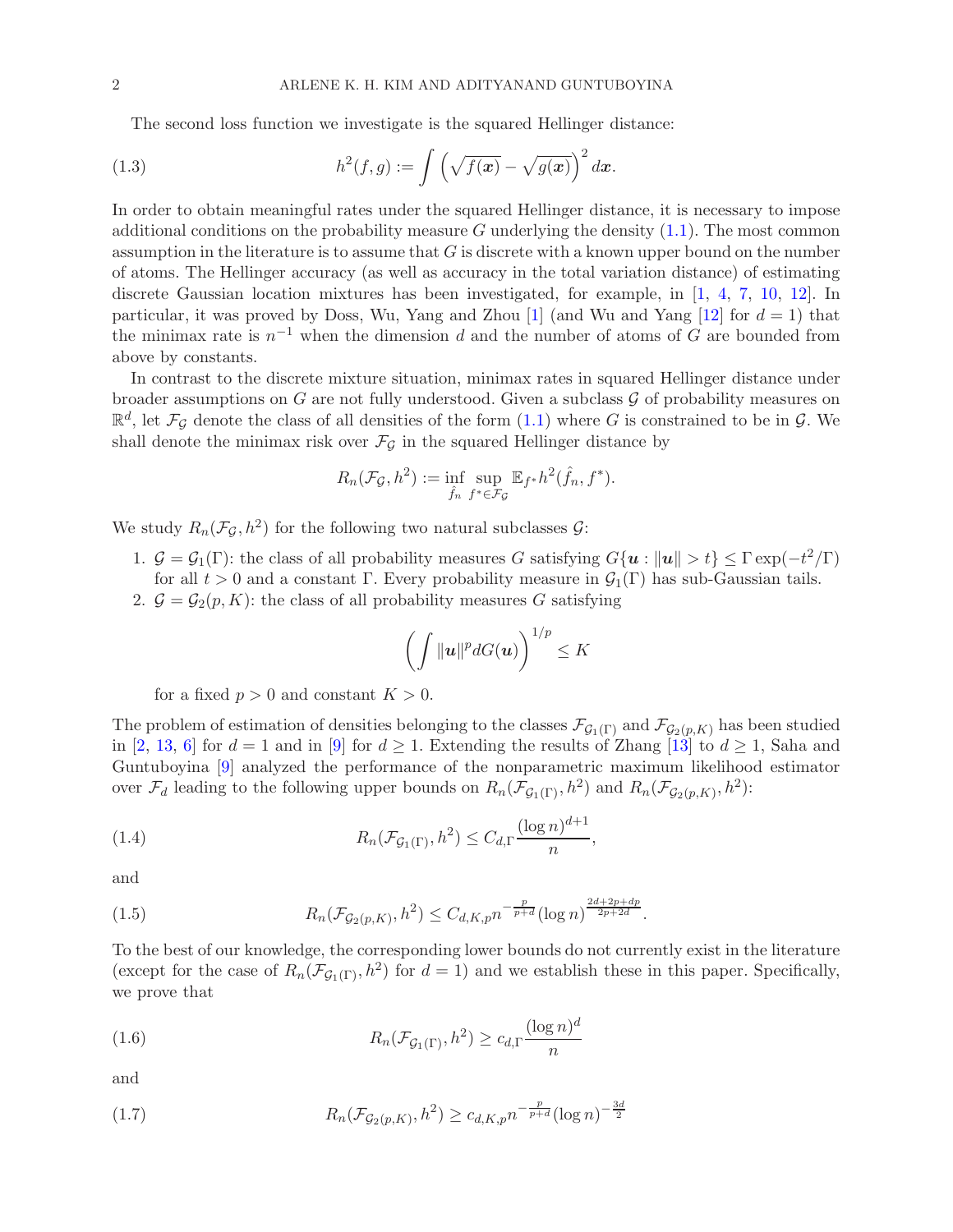in Theorem [2.2](#page-3-0) and Theorem [2.3](#page-3-1) respectively.

[\(1.6\)](#page-1-0) implies that there is a logarithmic price to be paid for dimensionality under the sub-Gaussianity assumption. [\(1.7\)](#page-1-1) implies that the rate of convergence becomes much slower (than the parametric rate) if we only assume boundedness of the  $p^{th}$  moment of G for a fixed  $p > 0$ . It is usually believed that Gaussian location mixtures are arbitrarily smooth leading to nearly parametric rates of estimation. While this is true for the  $L^2$  loss function, our results reveal that the story is more complicated for the squared Hellinger loss function. Specifically, inequality [\(1.7\)](#page-1-1) shows that, under the squared Hellinger distance, the rates can be arbitrarily slow if the mixing measure is allowed to have heavy tails. This fact does not seem to have been emphasized previously in the literature even for  $d = 1$ . Furthermore, for each fixed p, the rate becomes exponentially slow in d revealing the usual curse of dimensionality. Note that our lower bounds also imply that the upper bounds [\(1.4\)](#page-1-2) and [\(1.5\)](#page-1-3) cannot be substantially improved.

The rest of the paper is organized as follows. Our main results are all stated in the next section. Theorem [2.1](#page-2-0) proves the minimax rate of  $(\log n)^{d/2}/n$  for  $\mathcal{F}_d$  under the  $L^2$  loss. Theorem [2.2](#page-3-0) and Theorem [2.3](#page-3-1) deal with the squared Hellinger loss function: Theorem [2.2](#page-3-0) proves the minimax lower bound of  $(\log n)^d/n$  under the subgaussianity assumption on the mixing measure and Theorem [2.3](#page-3-1) proves the  $n^{-p/(p+d)}(\log n)^{-3d/2}$  lower bound under the bounded  $p^{th}$  moment assumption on the mixing measure. The proofs of these results are given in Section [3.](#page-3-2) We also recall in this section (see Subsection [3.1\)](#page-3-3) some basic facts about Fourier transforms, Hermite polynomials and Assouad's lemma that are used in our proofs.

2. Main Results. We state all our main results in this section. Our first result shows that  $R_n(\mathcal{F}_d, L^2)$  is of the order  $n^{-1}(\log n)^{d/2}$ .

<span id="page-2-1"></span><span id="page-2-0"></span>THEOREM 2.1. There exist constants  $c_d$  and  $C_d$  depending only on d such that

(2.1) 
$$
c_d \frac{(\log n)^{d/2}}{n} \le R_n(\mathcal{F}_d, L^2) \le C_d \frac{(\log n)^{d/2}}{n}
$$

The proof of the upper bound on  $R_n(\mathcal{F}_d, L^2)$  in [\(2.1\)](#page-2-1) is based on an extension of the ideas of [\[5](#page-18-0)] to  $d \geq 1$  (a simple exposition of these ideas can be found in Kim [\[6,](#page-18-1) Theorem 4.1]). It involves considering the estimator

.

<span id="page-2-2"></span>(2.2) 
$$
\hat{f}_n(\boldsymbol{x}) := \frac{1}{nh^d} \sum_{i=1}^n \mathbb{K}\left(\frac{X_i - \boldsymbol{x}}{h}\right)
$$

where  $\mathbb{K}(\mathbf{y}) := K(y_1) \dots K(y_d)$  with  $K(y) := (\sin y)/(\pi y)$  and the bandwidth h is taken to be  $h := (2 \log n)^{-1/2}$ . Controlling the variance of  $\hat{f}_n(x)$  is straightforward while bounding the bias is non-trivial and we do this via Fourier analysis.

The proof of the lower bound on  $R_n(\mathcal{F}_d, L^2)$  in [\(2.1\)](#page-2-1) is based on an extension of the ideas of Kim [\[6,](#page-18-1) Proof of Theorem 1.1]. It involves applying Assouad's Lemma (recalled in Lemma [3.1\)](#page-4-0) to a carefully chosen subset of  $\mathcal{F}_d$  whose elements are indexed by a hypercube. This subset of  $\mathcal{F}_d$ is constructed by taking mixing measures that are additive perturbations of a Gaussian mixing measure. The additive perturbations are created using Hermite polynomials.

Our next result proves a lower bound of order  $(\log n)^d/n$  for  $R_n(\mathcal{F}_{\mathcal{G}_1(\Gamma)}, h^2)$ . A comparison with the upper bound [\(1.4\)](#page-1-2) of Saha and Guntuboyina [\[9](#page-18-9)] reveals that this lower bound is possibly off by at most a factor of  $\log n$  and is thus minimax rate optimal up to the single  $\log n$  multiplicative factor.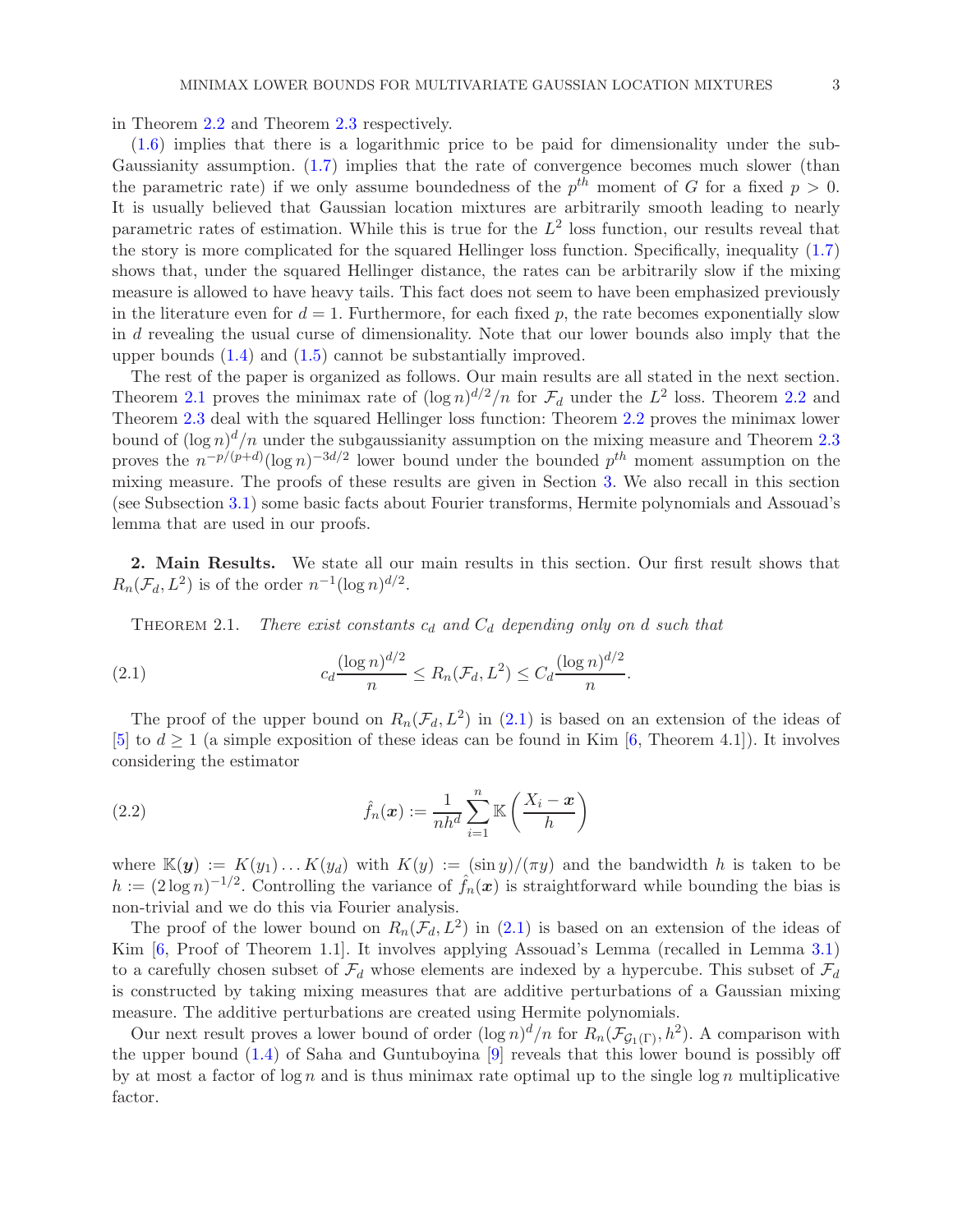<span id="page-3-0"></span>THEOREM 2.2. There exist a positive constant  $c_d$  depending only on d such that

$$
R_n(\mathcal{F}_{\mathcal{G}_1(\Gamma)}, h^2) \ge c_d \frac{(\log n)^d}{n} \quad \text{for all } \Gamma \ge c_d^{-1}.
$$

The proof of Theorem 2.2 is based on an extension of the ideas of Kim [\[6,](#page-18-1) Proof of Theorem 1.3]. Assouad's lemma is applied to a subset of  $\mathcal{F}_{G_1(\Gamma)}$  which is constructed by taking mixing measures that are additive perturbations of a Gaussian mixing measure. The perturbations are different from those used in the proof of Theorem [2.1](#page-2-0) although they are also based on Hermite polynomials. It is not easy to directly work with the squared Hellinger loss function while dealing with mixture densities so we crucially use the fact that the squared Hellinger loss is bounded from below by a constant multiple of the chi-squared divergence for the constructed subset of  $\mathcal{F}_d$ .

Our final result proves a lower bound of the order  $n^{-p/(p+d)}$  (up to a logarithmic factor) for  $R_n(\mathcal{F}_{\mathcal{G}_2(p,K)}, h^2)$ . As we mentioned previously, this result reveals that rates strictly slower than  $n^{-1}$ are possible for estimating Gaussian location mixtures and that the rate can also be affected by the usual curse of dimensionality. A comparison with the upper bound  $(1.5)$  of Saha and Guntuboyina [\[9](#page-18-9)] reveals that this lower bound is optimal up to logarithmic factors possibly depending on d.

<span id="page-3-1"></span>THEOREM 2.3. For every  $p > 0$ , there exists a positive constant  $c_{d,p}$  depending only on d and p such that

$$
R_n(\mathcal{F}_{\mathcal{G}_2(p,K)}, h^2) \ge c_{d,p} n^{-\frac{p}{p+d}} (\log n)^{-\frac{3d}{2}} \quad \text{for all } K \ge c_{d,p}^{-1}.
$$

For the proof of theorem [2.3,](#page-3-1) we first construct a normal mixture density whose mixing measure is a discrete distribution that is supported on a d-dimensional product set (lattice) and has a Pareto type tail behavior. We then construct a hypercube of normal mixture densities by perturbing this support set. For each point in the support set, we use either the original point or a nearby point whose distance to the non-perturbed point is determined by the probability value at the original support point of the mixing distribution. We finally apply Assouad's lemma to the constructed hypercube of densities in  $\mathcal{F}_{\mathcal{G}_2(p,K)}$ .

<span id="page-3-2"></span>The proofs of our results are given in the next section.

## <span id="page-3-3"></span>3. Proofs.

3.1. Preliminaries. We shall recall here some standard facts about the Fourier transform and Hermite polynomials that we shall use in our main proofs.

We use the notation  $\mathcal T$  for the Fourier transform. It is defined as

$$
\mathcal{T}(f)(t) = (2\pi)^{-d/2} \int e^{-it_1x_1 - it_2x_2 - \cdots - it_dx_d} f(\boldsymbol{x})d\boldsymbol{x}
$$

for functions  $f \in L_1(\mathbb{R}^d)$ . The Fourier inversion theorem gives

$$
f(x) = (2\pi)^{-d/2} \int e^{ix_1t_1 + \dots + ix_dt_d} \mathcal{T}(f)(t)dt.
$$

Plancherel's theorem states that

$$
\int |f(\boldsymbol{x})|^2 d\boldsymbol{x} = \int |\mathcal{T}(f)(\boldsymbol{t})|^2 d\boldsymbol{t}
$$

for functions  $f \in L_1(\mathbb{R}^d) \cap L_2(\mathbb{R}^d)$ . The convolution-product property of the Fourier transform states that

$$
\mathcal{T}(h)(t) = \mathcal{T}(f)(t)\mathcal{T}(g)(t) \text{ for all } t \text{ where } h(x) := \int f(x - u)g(u)du.
$$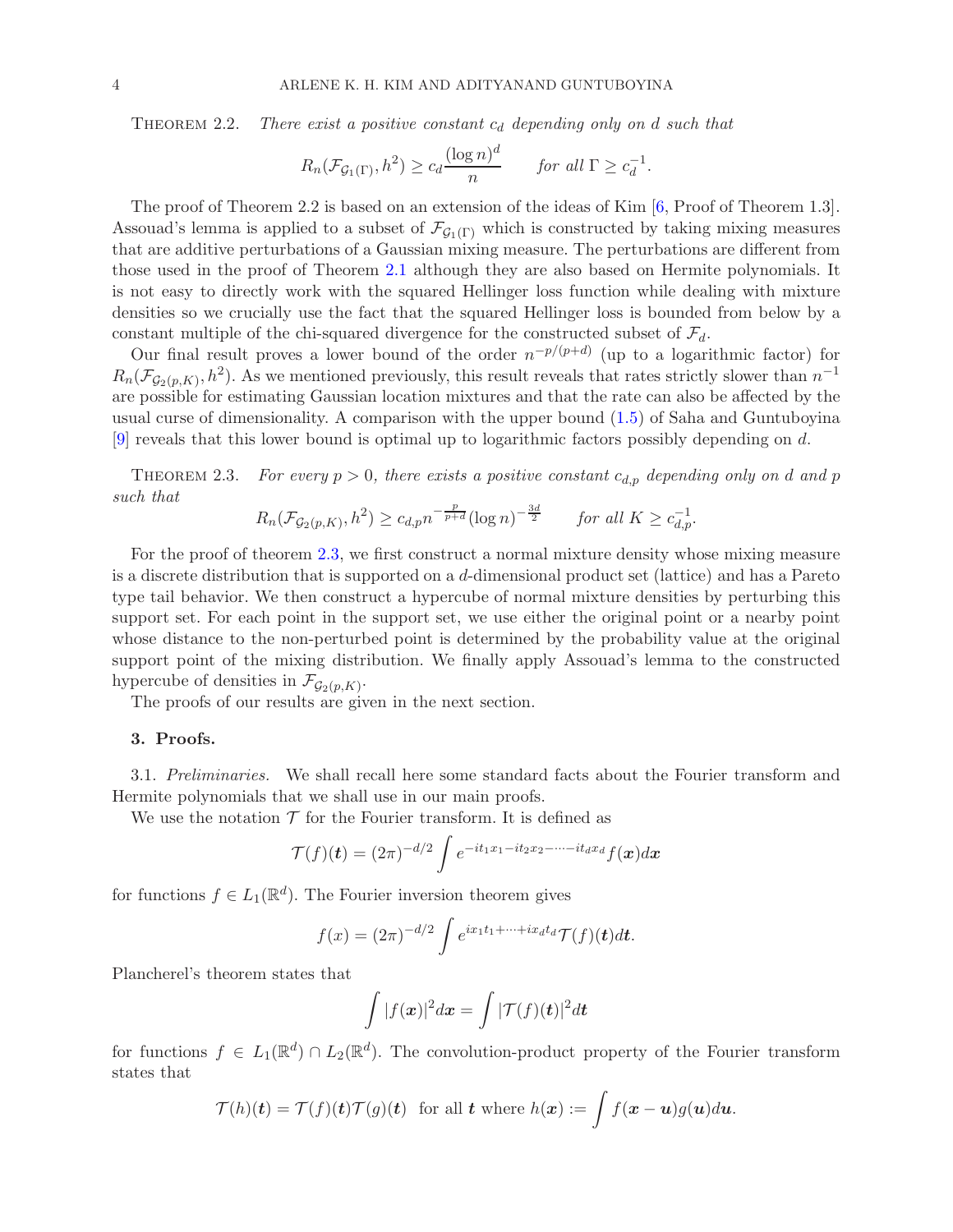Our upper bound on  $R_n(\mathcal{F}_d, L^2)$  is based on the sinc kernel K with  $\mathbb{K}(y) := K(y_1) \dots K(y_d)$ where

$$
K(y) := \frac{\sin y}{\pi y}.
$$

It is well-known that

<span id="page-4-1"></span>(3.1) 
$$
K(y) = K(-y), \quad \mathcal{T}(K)(t) = \frac{1}{\sqrt{2\pi}} 1_{\{|t| \le 1\}}, \quad \text{and} \quad \mathcal{T}(K^2)(t) = \frac{1}{\pi \sqrt{2\pi}} \left(1 - \frac{|t|}{2}\right)_+
$$

where  $x_+ := \max(x, 0)$ .

<span id="page-4-2"></span>Our lower bound constructions involve Hermite polynomials. These are defined for  $d = 1$  as

(3.2) 
$$
H_j(x) := (-1)^j e^{x^2/2} \frac{d^j}{dx^j} e^{-x^2/2} = \frac{(-1)^j}{\phi(x)} \frac{d^j \phi(x)}{dx^j}.
$$

Note that  $H_i(\cdot)$  is an odd function when j is odd (and even when j is even). The Hermite polynomials are orthogonal with respect to the weight function  $\phi(x) := (2\pi)^{-1/2} \exp(-x^2/2)$ . Specifically for all  $j \geq 0$  and  $k \geq 0$ , we have

(3.3) 
$$
\int \phi(x)H_j(x)H_k(x)dx = \begin{cases} 0 & \text{for } j \neq k \\ j! & \text{for } j = k. \end{cases}
$$

We shall use the bound

(3.4) 
$$
|H_j(x)| \le \kappa \sqrt{j!} \exp(x^2/4)
$$

for a constant  $\kappa \sim 1.086 < 2^{1/4}$  (see e.g. Equation 8.954 of [\[3\]](#page-18-10)).

For  $d \geq 1$ , we take

<span id="page-4-4"></span><span id="page-4-3"></span>
$$
H_{\boldsymbol{j}}(\boldsymbol{x}) := \frac{(-1)^{|\boldsymbol{j}|}}{\phi(\boldsymbol{x})} \left(\frac{\partial}{\partial \boldsymbol{x}}\right)^{\boldsymbol{j}} \phi(\boldsymbol{x}) = H_{j_1}(x_1) \dots H_{j_d}(x_d)
$$

where  $\phi(\boldsymbol{x}) = \phi(x_1) \dots \phi(x_d)$ ,  $(\partial/\partial \boldsymbol{x})^{\boldsymbol{j}} := \partial^{j_1 + \dots + j_d} / \partial x_1^{j_1} \dots \partial x_d^{j_d}$  and  $|\boldsymbol{j}| = j_1 + \dots + j_d$ .

We next recall Assouad's lemma (see e.g., [\[11](#page-18-11), Lemma 24.3]) which will be our main tool for proving minimax lower bounds.

<span id="page-4-0"></span>LEMMA 3.1 (Assouad). Let  $d^2$  be either [\(1.2\)](#page-0-3) or [\(1.3\)](#page-1-4) and define the minimax risk

$$
R_n(\mathcal{F}_d, d^2) := \inf_{\hat{f}_n} \sup_{f^* \in \mathcal{F}_d} \mathbb{E}_{f^*} d^2 \left(\hat{f}_n, f^*\right).
$$

For some  $N \geq 1$ , let  $\{f_{\tau}, \tau \in \{0,1\}^N\}$  be a subset of  $\mathcal{F}_d$ . Then

(3.5) 
$$
R_n(\mathcal{F}_d, d^2) \ge \frac{N}{8} \min_{\tau \ne \tau'} \frac{d^2(f_{\tau}, f_{\tau'})}{\Upsilon(\tau, \tau')} \min_{\Upsilon(\tau, \tau') = 1} \left(1 - \sqrt{\frac{n}{2} \chi^2(f_{\tau} || f_{\tau'})}\right)
$$

where  $\Upsilon(\tau, \tau') := \sum_{j=1}^N \mathbb{1}_{\{\tau_j \neq \tau'_j\}}$  is the Hamming distance between  $\tau$  and  $\tau'$  and  $\chi^2(f||g) := \int (f - g) f(g)$  $g$ )<sup>2</sup>/g is the  $\chi$ <sup>2</sup>-divergence between densities f and g.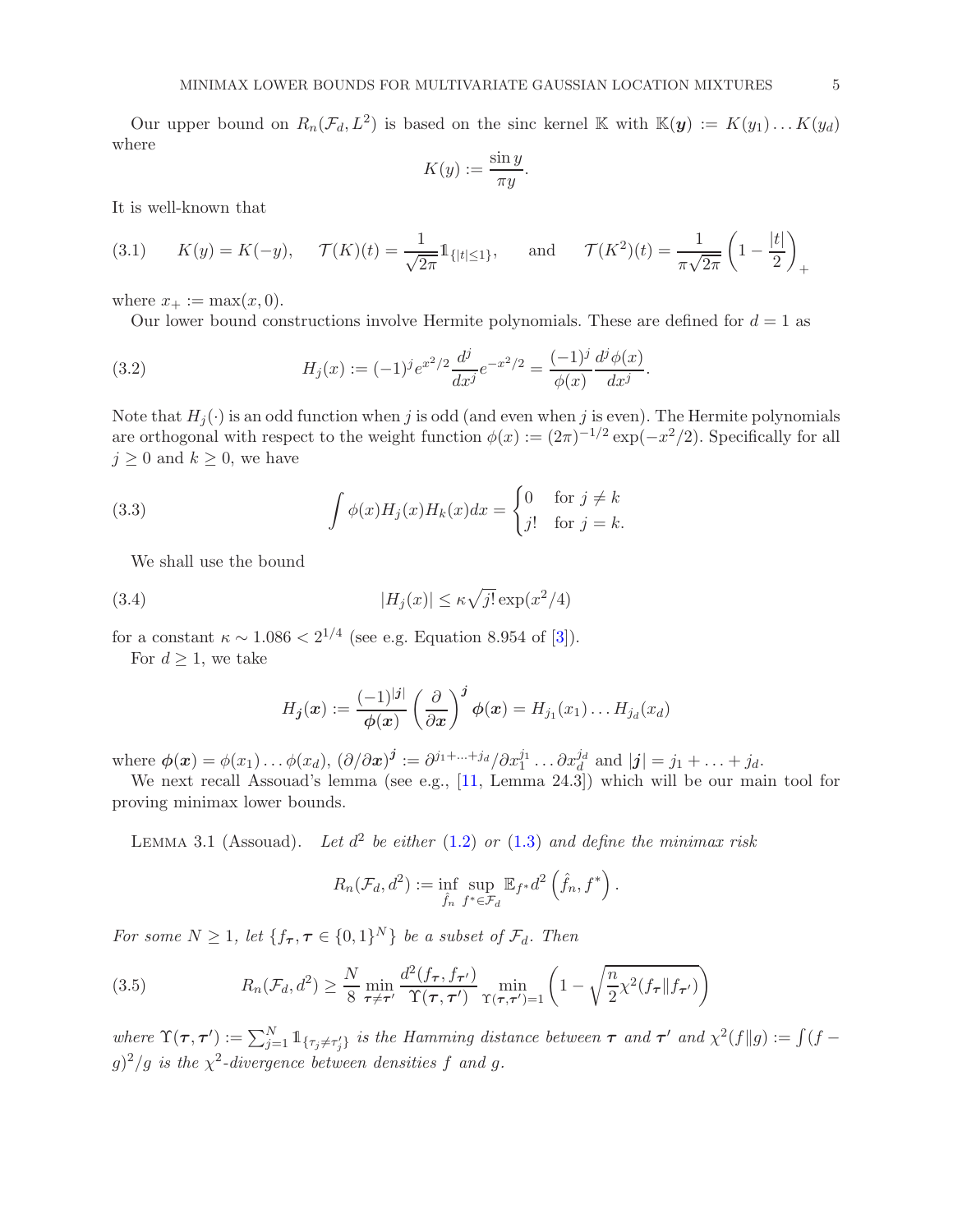3.2. Proof of Theorem [2.1.](#page-2-0) We break this proof into two parts: the upper bound on  $R_n(\mathcal{F}_d, L^2)$ and the lower bound on  $R_n(\mathcal{F}_d, L^2)$ . Let us first prove the upper bound.

We consider the kernel estimator [\(2.2\)](#page-2-2) with bandwidth  $h = (2 \log n)^{-1/2}$ . We need to control its variance and squared bias. We first bound the variance as

(3.6) 
$$
\mathbb{E}_f \int (\hat{f}_n(\mathbf{y}) - \mathbb{E}\hat{f}_n(\mathbf{y}))^2 d\mathbf{y} = \frac{1}{nh^{2d}} \int \text{var}_f \left( \mathbb{K} \left( \frac{X_1 - y}{h} \right) \right) d\mathbf{y}
$$

$$
\leq \frac{1}{nh^{2d}} \int \mathbb{E}_f \mathbb{K}^2 \left( \frac{X_1 - y}{h} \right) d\mathbf{y}
$$

$$
= \frac{1}{nh^{2d}} \int \int \prod_{i=1}^d K^2 \left( \frac{x_i - y_i}{h} \right) f(\mathbf{x}) d\mathbf{x} d\mathbf{y}
$$

$$
\leq \frac{(2\pi)^{-d/2}}{nh^d} \left( \int K^2(z) dz \right)^d \leq \frac{1}{nh^d},
$$

<span id="page-5-0"></span>where the penultimate inequality uses

$$
f(\boldsymbol{x}) = \int \phi(x_1 - u_1) \phi(x_2 - u_2) \dots \phi(x_d - u_d) dG(u_1, \dots, u_d) \leq (2\pi)^{-d/2}
$$

and the last inequality uses  $\int K^2(z)dx = \int |\mathcal{T}(K)(z)|^2 dz = 1/\pi$ .

For the bias, note that  $y \mapsto \mathbb{E}_{f^*} \hat{f}_n(y)$  has Fourier transform  $t \mapsto (2\pi)^{d/2} \mathcal{T}(f)(t) \prod_{i=1}^d \mathcal{T}(K)(ht_i)$ . This is because

$$
\mathbb{E}_f \hat{f}_n(\boldsymbol{y}) = \frac{1}{h^d} \int \prod_{i=1}^d K\left(\frac{x_i - y_i}{h}\right) f(\boldsymbol{x}) d\boldsymbol{x}
$$

and

$$
\mathcal{T}(\mathbb{E}_f \hat{f}_n)(t) = \frac{1}{(2\pi)^d h^d} \int e^{-it^T \mathbf{y}} \left[ \prod_{i=1}^d K\left(\frac{x_i - y_i}{h}\right) f(\mathbf{x}) d\mathbf{x} \right] d\mathbf{y}
$$
  
\n
$$
= \frac{1}{(2\pi)^{d/2} h^d} \int \prod_{i=1}^d \left( \int e^{-it_i y_i} K\left(-\frac{x_i - y_i}{h}\right) dy_i \right) f(\mathbf{x}) d\mathbf{x}
$$
  
\n
$$
= \frac{1}{(2\pi)^{d/2} h^d} \int \prod_{i=1}^d \left( \int e^{-it_i (y_i - x_i)} K\left(\frac{y_i - x_i}{h}\right) dy_i \right) e^{-it^T \mathbf{x}} f(\mathbf{x}) d\mathbf{x}
$$
  
\n
$$
= \prod_{i=1}^d \left( \int \frac{1}{\sqrt{2\pi}} e^{-i(ht_i) z_i} K(z_i) dz_i \right) \int e^{-it^T \mathbf{x}} f(\mathbf{x}) d\mathbf{x}
$$
  
\n
$$
= \prod_{i=1}^d \mathcal{T}(K)(ht_i) (2\pi)^{d/2} \mathcal{T}(f)(t).
$$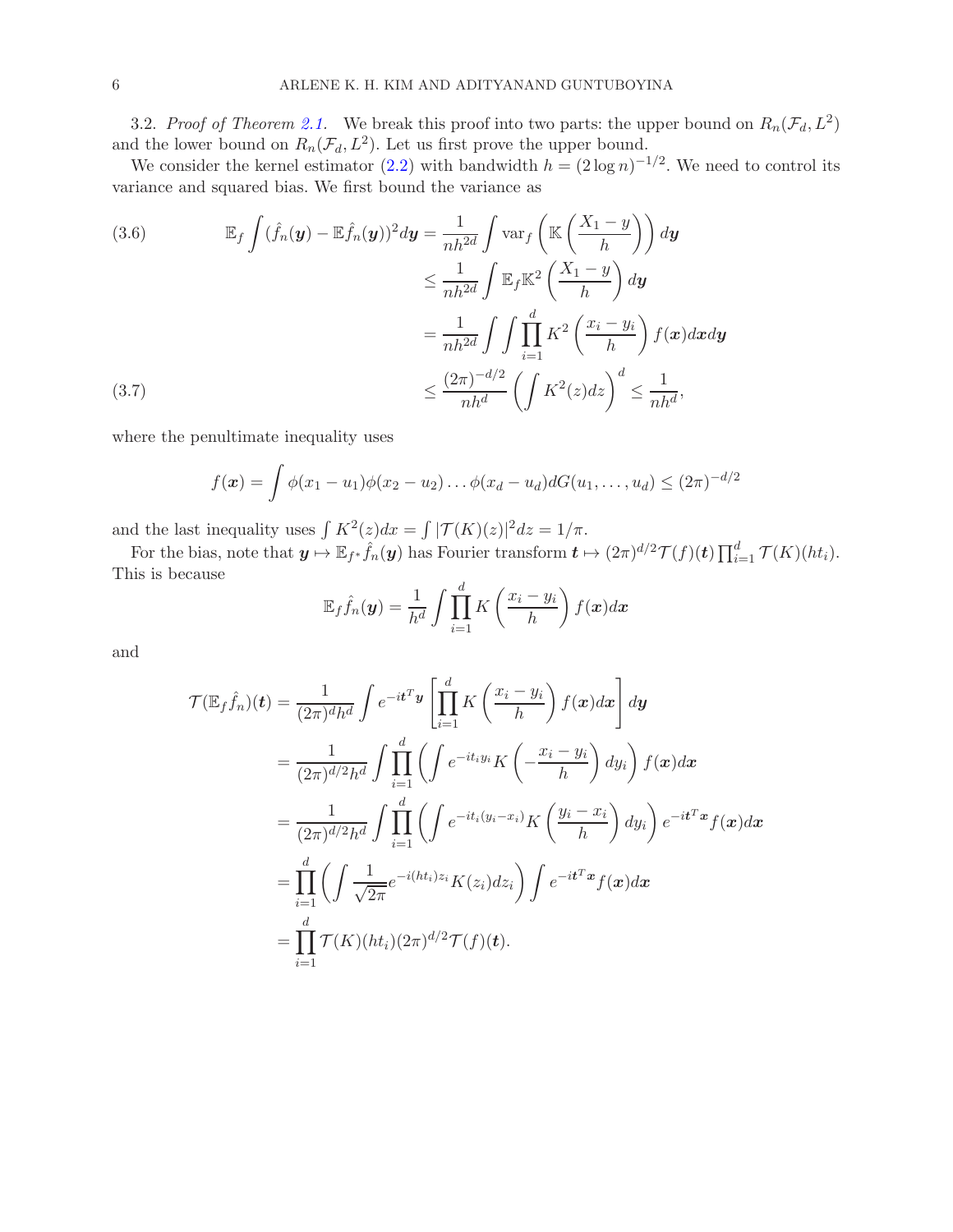Thus by Plancherel theorem (and [\(3.1\)](#page-4-1))

bias<sup>2</sup> = 
$$
\int (\mathbb{E}_f \hat{f}_n(\mathbf{y}) - f(\mathbf{y}))^2 = \int \left| \mathcal{T}(\mathbb{E}_f \hat{f}_n)(\mathbf{t}) - \mathcal{T}(f)(\mathbf{t}) \right|^2 d\mathbf{t}
$$
  
\n=  $\int |\mathcal{T}(f)(\mathbf{t})|^2 \left| (2\pi)^{d/2} \prod_{i=1}^d \mathcal{T}(K)(ht_i) - 1 \right|^2 d\mathbf{t}$   
\n=  $\int |\mathcal{T}(f)(\mathbf{t})|^2 |\mathbf{1}_{\{|t_1| \le 1/h, \dots, |t_d| \le 1/h\}} - 1|^2 d\mathbf{t}$   
\n $\le \sum_{i=1}^d \int_{|t_i| \ge 1/h} |\mathcal{T}(f)(\mathbf{t})|^2 d\mathbf{t},$ 

where the last inequality follows since  $|\mathbb{1}_{\{|t_1| \leq 1/h,\ldots,|t_d| \leq 1/h\}} - 1|^2 \leq \sum_{i=1}^d \mathbb{1}_{\{|t_i| \geq 1/h\}}$ . Consider the first term in the above sum. We split the integral over  $|t_1| \geq 1/h$  into over  $t_1 \leq -1/h$  and  $t_1 \geq 1/h$ and observe

$$
\int_{t_1 \le -1/h} |\mathcal{T}(f)(t)|^2 dt \le e^{-w/h} \int e^{-wt_1} |\mathcal{T}(f)(t)|^2 dt
$$
  
=  $e^{-w/h} \lim_{M \to \infty} \int e^{-wt_1} |\mathcal{T}(f)(t)|^2 \prod_{i=1}^d \left[ \left(1 - \frac{|t_i|}{M} \right)_+ \right] dt.$ 

for every  $w \geq 0$ . The last integral above can be written as

<span id="page-6-0"></span>(3.8) 
$$
\int e^{-wt_1} |\mathcal{T}(f)(t)|^2 \prod_{i=1}^d \left[ \left( 1 - \frac{|t_i|}{M} \right)_+ \right] dt = \int \mathcal{T}(f)(t) e^{-wt_1} \overline{\mathcal{T}(\vartheta)(t)} dt
$$

where

$$
\mathcal{T}(\vartheta)(\boldsymbol{t})=\mathcal{T}(f)(\boldsymbol{t})\prod_{i=1}^d\left[\left(1-\frac{|t_i|}{M}\right)_+\right],
$$

which is the Fourier transform of the following nonnegative function

$$
\vartheta(\boldsymbol{y}) = \left(\frac{M\pi^2}{\sqrt{2\pi}}\right)^d \int f(\boldsymbol{u}) \prod_{i=1}^d K^2 \left(\frac{M}{2}(y_i - u_i)\right) d\boldsymbol{u}.
$$

The function  $K^2$  shows up in the right hand side above essentially because of the third fact in  $(3.1)$ .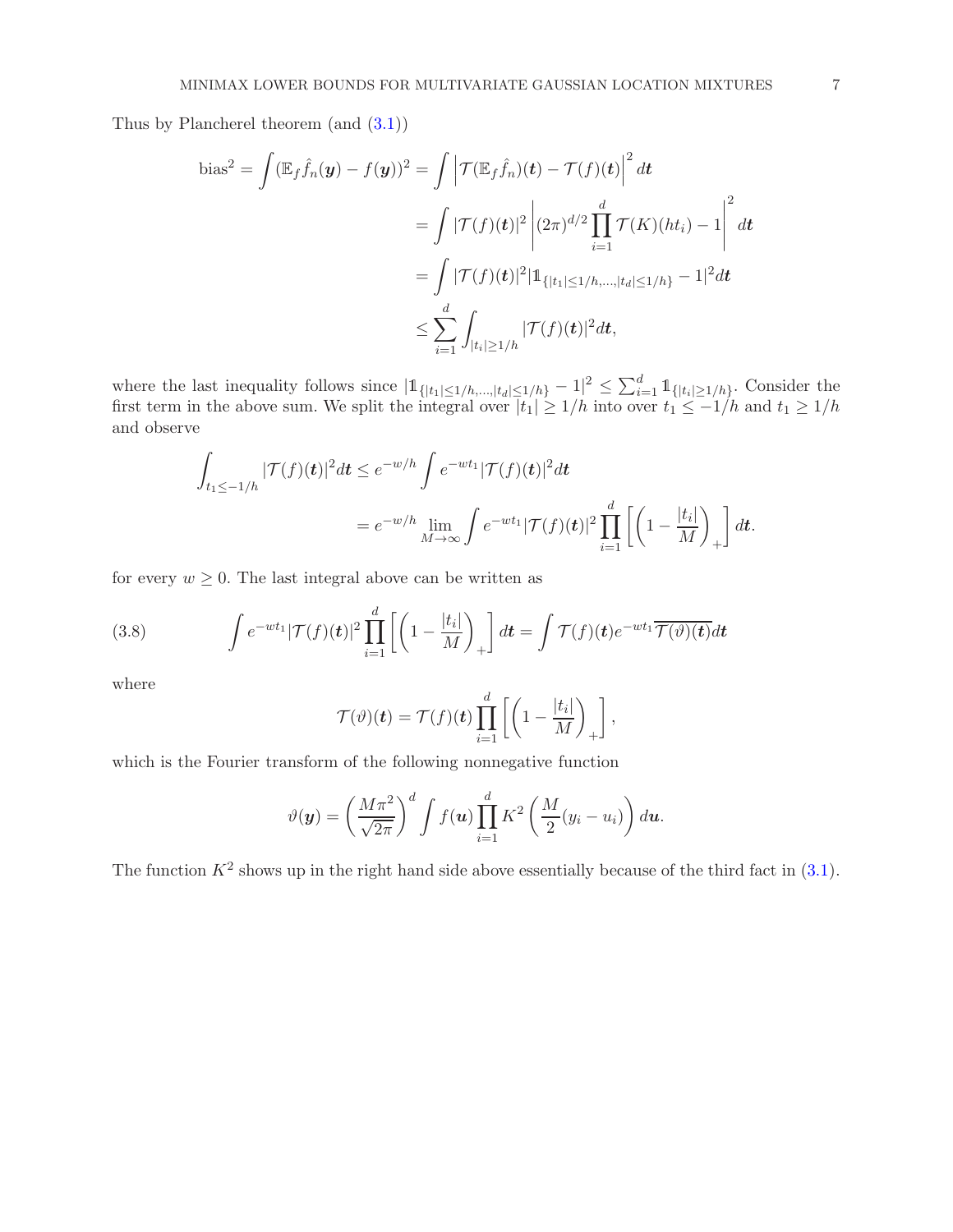Continuing from [\(3.8\)](#page-6-0), we get

$$
\int e^{-wt_1} |\mathcal{T}(f)(t)|^2 \prod_{i=1}^d \left[ \left( 1 - \frac{|t_i|}{M} \right)_+ \right] dt = \int \mathcal{T}(f)(t) e^{-wt_1} \overline{\mathcal{T}(\vartheta)(t)} dt
$$
\n
$$
= \int \mathcal{T}(f)(t) e^{-wt_1} \mathcal{T}(\vartheta)(-t) dt
$$
\n
$$
= \int (\mathcal{T}(f)(-t) e^{wt_1} \mathcal{T}(\vartheta)(t) dt
$$
\n
$$
= \int (2\pi)^{-d/2} \left( \int e^{\sum_j iy_j} f(y) dy \right) e^{wt_1} \mathcal{T}(\vartheta)(t) dt
$$
\n
$$
= \int (2\pi)^{-d/2} \left( \int e^{i \sum_j t_j y_j} e^{wt_1} \mathcal{T}(\vartheta)(t) dt \right) f(y) dy
$$
\n
$$
= \int (2\pi)^{-d/2} \left( \int e^{it_1(y_1 - iw)} + i \sum_{j \ge 2} t_j y_j \mathcal{T}(\vartheta)(t) dt \right) f(y) dy
$$
\n
$$
= \int \vartheta(y_1 - iw, y_2, \dots, y_d) f(y) dy
$$
\n
$$
= \int f(y_1 + iw, y_2, \dots, y_d) \vartheta(y) dy
$$
\n
$$
\leq \sup_y |f(y_1 + iw, y_2, \dots, y_d)| \int \vartheta(y) dy.
$$

Note now that

$$
\sup_{\mathbf{y}} |f(y_1 + iw, y_2, \dots, y_d)| \le \frac{1}{\sqrt{2\pi}} \sup_{\mathbf{y}} \int \left| \exp\left(-\frac{(y_1 + iw - u_1)^2}{2}\right) \right| \prod_{i=2}^d \phi(y_i - u_i) dG(\mathbf{u})
$$
  

$$
\le \frac{1}{\sqrt{2\pi}} \exp\left(\frac{w^2}{2}\right) \int (2\pi)^{-\frac{(d-1)}{2}} dG(\mathbf{u}) \le (2\pi)^{-d/2} \exp\left(\frac{w^2}{2}\right),
$$

Note also that

$$
\int \vartheta(\mathbf{y})d\mathbf{y} = (2\pi)^{d/2} \mathcal{T}(\vartheta)(0) = (2\pi)^{d/2} \mathcal{T}(f)(0) = 1.
$$

We have thus proved

$$
\int_{t_1 \leq -1/h} |\mathcal{T}(f)(t)|^2 dt \leq e^{-w/h} \int e^{-wt_1} |\mathcal{T}(f)(t)|^2 \prod_{i=1}^d \left[ \left(1 - \frac{|t_i|}{M} \right)_+ \right] dt \leq (2\pi)^{-d/2} \exp \left( -\frac{w}{h} + \frac{w^2}{2} \right).
$$

By an entirely analogous argument, it follows that the same bound also holds for the integral over  $t_1 \geq 1/h$ . This gives

$$
\int_{|t_1| \ge 1/h} |\mathcal{T}(f)(t)|^2 dt \le 2(2\pi)^{-d/2} \exp\left(-\frac{w}{h} + \frac{w^2}{2}\right).
$$

We can analogously prove the same bound for every  $i = 1, \ldots, d$  leading to

bias<sup>2</sup> 
$$
\leq \sum_{i=1}^{d} \int_{|t_i| \geq 1/h} |\mathcal{T}(f)(t)|^2 dt \leq 2d(2\pi)^{-d/2} \exp\left(-\frac{w}{h} + \frac{w^2}{2}\right)
$$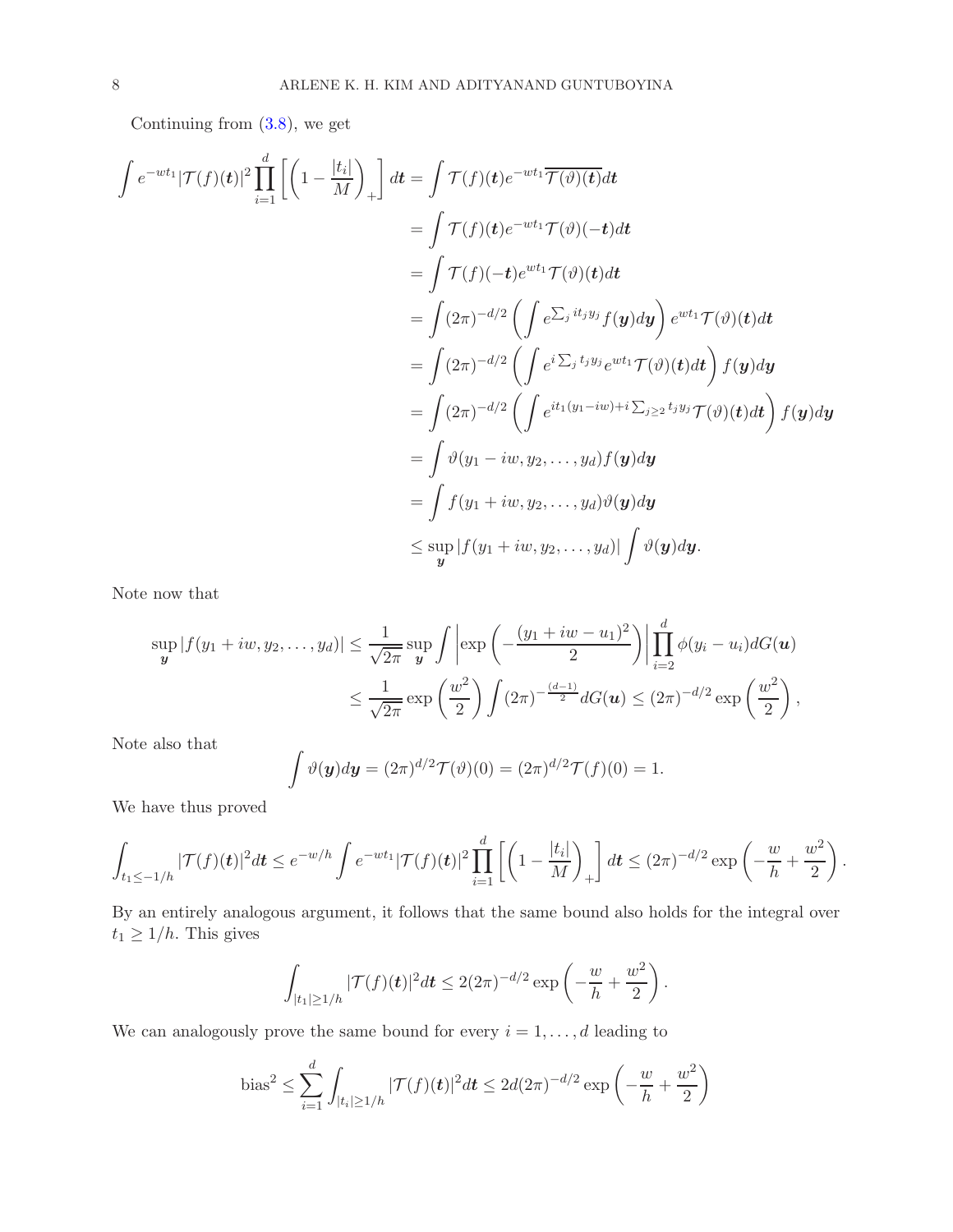for every  $w \geq 0$ . The choice  $w = 1/h$  now leads to

bias<sup>2</sup> 
$$
\leq 2d(2\pi)^{-d/2} \exp\left(\frac{-1}{2h^2}\right).
$$

Combining this with [\(3.7\)](#page-5-0), we get

$$
R_n(\mathcal{F}_d, L^2) \le \inf_{h>0} \left( \frac{1}{nh^d} + 2d(2\pi)^{-d/2} \exp\left(\frac{-1}{2h^2}\right) \right).
$$

The choice  $h := (2 \log n)^{-1/2}$  then clearly leads to  $R_n(\mathcal{F}_d, L^2) \leq C_d(\log n)^{d/2}/n$  which proves the upper bound.

We now prove the lower bound on  $R_n(\mathcal{F}_d, L^2)$ . The idea is to construct a subset of  $\mathcal{F}_d$  indexed by a hypercube  $\{0,1\}^N$  for some N and then use Assouad's lemma (Lemma [3.1\)](#page-4-0). Our construction is a natural extension to  $d \geq 1$  of the one-dimensional construction in [\[6](#page-18-1)] and is described below. Let  $m$  be the largest integer such that

(3.9) 
$$
\frac{m^{5d/4}8^d 3^{dm}}{\sqrt{n}} \le 1.
$$

We can assume without loss of generality that n is large enough so that m defined as above satisfies  $m \geq 3$ . It is also easy to check (because  $m^{5d/4}8^d3^{dm} \geq e^m$ ) that the above condition for m implies that

<span id="page-8-1"></span>
$$
m \le \frac{1}{2} \log n.
$$

Below we denote by  $\phi_{\sigma^2}(\cdot)$ , the univariate normal density with mean zero and variance  $\sigma^2$  i.e.,  $\phi_{\sigma^2}(x) := (\sqrt{2\pi}\sigma)^{-1} \exp(-x^2/(2\sigma^2))$ . We construct densities (for the application of Assouad's lemma) via perturbations of the density:

$$
f_0(\boldsymbol{x}) := \int \phi(x_1 - u_1) \ldots \phi(x_d - u_d) \gamma(\boldsymbol{u}) d\boldsymbol{u} \quad \text{where } \gamma(\boldsymbol{u}) := \phi_m(u_1) \ldots \phi_m(u_d).
$$

Note also that

$$
f_0(\boldsymbol{x}) = \phi_{1+m}(x_1) \dots \phi_{1+m}(x_d).
$$

Now let

$$
\mathcal{J} := \{1, 3, \dots, 2m - 1\}^d
$$

and note that cardinality of  $\mathcal J$  is  $|\mathcal J| = m^d$ . We shall apply Assouad's lemma (Lemma [3.1\)](#page-4-0) with  $N := m^d$  and we index binary vectors in  $\{0,1\}^N$  by elements  $\mathbf{j} := (j_1, \ldots, j_d)$  of  $\mathcal{J}$ . For  $\boldsymbol{\alpha} =$  $(\alpha_j, j \in \mathcal{J})$ , let

$$
f_{\boldsymbol{\alpha}}(\boldsymbol{x}) = \int \phi(x_1 - u_1) \dots \phi(x_d - u_d) \left[ \gamma(\boldsymbol{u}) + \epsilon \sum_{\boldsymbol{j} \in \mathcal{J}} \alpha_{\boldsymbol{j}} \gamma_{\boldsymbol{j}}(\boldsymbol{u}) \right] d\boldsymbol{u}
$$

where  $\epsilon$  is given by

<span id="page-8-0"></span>
$$
\epsilon = cn^{-1/2}m^{-d/4}
$$

for a constant  $c \in (0,1)$  that will be determined later and

$$
\gamma_{\bm{j}}(\bm{u}) := \gamma_{j_1}(u_1) \dots \gamma_{j_d}(u_d) \quad \text{with } \gamma_{j_i}(u_i) := 2^{1/2} (2\pi)^{3/4} \sqrt{\frac{3^{j_i}}{j_i!}} \phi(u_i) H_{j_i} \left(\frac{2}{\sqrt{3}} u_i\right).
$$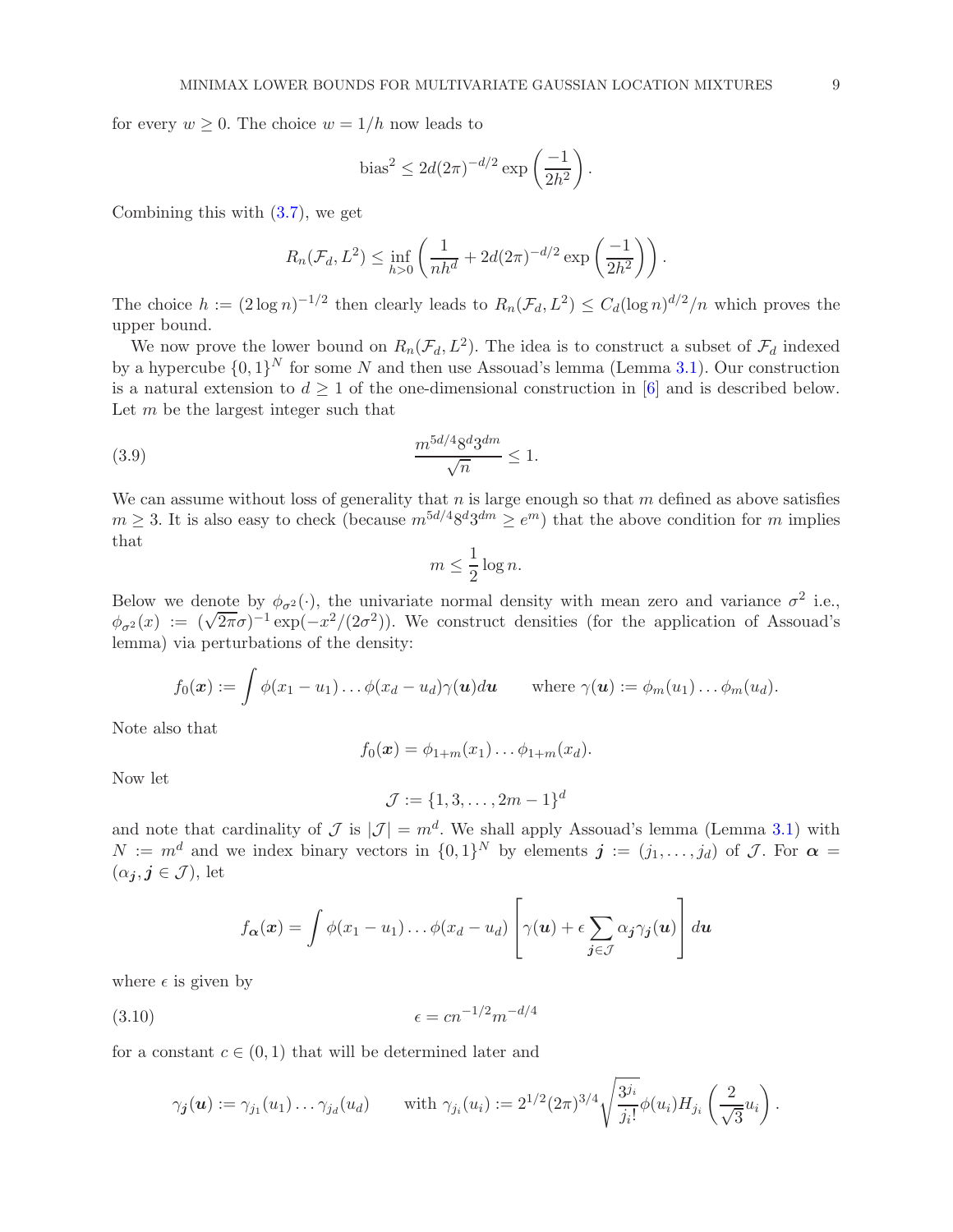Here  $H_{j_i}(\cdot)$  denotes the Hermite polynomial (see [\(3.2\)](#page-4-2)). Let us first argue that  $f_{\alpha} \in \mathcal{F}_d$ . To see this, it is enough to show that

<span id="page-9-0"></span>(3.11) 
$$
\mathbf{u} \mapsto \gamma(\mathbf{u}) + \epsilon \sum_{\mathbf{j} \in \mathcal{J}} \alpha_{\mathbf{j}} \gamma_{\mathbf{j}}(\mathbf{u})
$$

integrates to 1 over  $u \in \mathbb{R}^d$  and is nonnegative. Integration to 1 is justified by the fact that  $\gamma_{j_i}(u_i)$ is an odd function of  $u_i$  for each  $i = 1, ..., d$  and the fact that  $\int \gamma(\boldsymbol{u})d\boldsymbol{u} = 1$ . For nonnegativity of  $(3.11)$ , note first that the inequality  $(3.4)$  implies that, for each  $i = 1, \ldots, d$ ,

<span id="page-9-2"></span>
$$
(3.12) \qquad |\gamma_{j_i}(u_i)| = \sqrt{2}(2\pi)^{3/4} \sqrt{\frac{3^{j_i}}{j_i!}} \phi(u_i) \left| H_{j_i}(2u_i/\sqrt{3}) \right| \leq \sqrt{2}(2\pi)^{1/4} 2^{1/4} 3^{j_i/2} \exp\left(-\frac{u_i^2}{6}\right).
$$

Because we have assumed that n is large enough so that  $m \geq 3$ , we have  $\exp(-u_i^2/6) \leq \exp(-u_i^2/(2m))$ which gives

$$
|\gamma_{j_i}(u_i)| \leq 8 \cdot 3^{j_i/2} \sqrt{m} \phi_m(u_i) \qquad \text{for every } i = 1, \dots, d
$$

and consequently

$$
|\gamma_j(\boldsymbol{u})| \leq 8^d 3^{|j|/2} m^{d/2} \prod_{i=1}^d \phi_m(u_i) = 8^d 3^{|j|/2} m^{d/2} \gamma(\boldsymbol{u})
$$
 where  $|j| := j_1 + \cdots + j_d$ .

Thus

$$
\gamma(\boldsymbol{u}) + \epsilon \sum_{\boldsymbol{j} \in \mathcal{J}} \alpha_{\boldsymbol{j}} \gamma_{\boldsymbol{j}}(\boldsymbol{u}) \ge \gamma(\boldsymbol{u}) \left[ 1 - \epsilon 8^d m^{d/2} \sum_{\boldsymbol{j} \in \mathcal{J}} 3^{|\boldsymbol{j}|/2} \right]
$$
  
 
$$
\ge \gamma(\boldsymbol{u}) \left[ 1 - \epsilon 8^d m^{d/2} 3^{d(2m-1)/2} |\mathcal{J}| \right] = \gamma(\boldsymbol{u}) \left[ 1 - \epsilon 8^d m^{3d/2} 3^{dm} \right]
$$

because the maximum value of any  $j_i$  is  $2m - 1 \leq 2m$  for every  $j \in \mathcal{J}$  and the cardinality of  $\mathcal{J}$  is  $m<sup>d</sup>$ . Plugging in our value of  $\epsilon$  (from  $(3.10)$ ) and using condition  $(3.9)$ , we get

<span id="page-9-1"></span>(3.13) 
$$
\gamma(\mathbf{u}) + \epsilon \sum_{\mathbf{j} \in \mathcal{J}} \alpha_{\mathbf{j}} \gamma_{\mathbf{j}}(\mathbf{u}) \ge \gamma(\mathbf{u}) \left(1 - cn^{-1/2} m^{5d/4} 8^d 3^{dm}\right) \ge (1 - c) \gamma(\mathbf{u})
$$

which implies nonnegativity of  $(3.11)$  as long as  $c < 1$ .

We now lower bound  $\min_{\alpha \neq \beta} \frac{L^2(f_\alpha, f_\beta)}{\Upsilon(\alpha, \beta)}$  $\frac{\gamma(f_{\boldsymbol{\alpha}},f_{\boldsymbol{\beta}})}{\gamma(\boldsymbol{\alpha},\boldsymbol{\beta})}$  (where  $\gamma(\boldsymbol{\alpha},\boldsymbol{\beta}):=\sum_{j\in\mathcal{J}}\mathbb{1}_{\{\alpha_j\neq\beta_j\}}$  is the Hamming distance between  $\alpha$  and  $\beta$ ). Observe first that

$$
f_{\alpha}(\boldsymbol{x}) - f_{\beta}(\boldsymbol{x}) = \epsilon \int \phi(x_1 - u_1) \dots \phi(x_d - u_d) \left\{ \sum_{\boldsymbol{j} \in \mathcal{J}} (\alpha_{\boldsymbol{j}} - \beta_{\boldsymbol{j}}) \gamma_{\boldsymbol{j}}(\boldsymbol{u}) \right\} d\boldsymbol{u} = \epsilon \sum_{\boldsymbol{j} \in \mathcal{J}} (\alpha_{\boldsymbol{j}} - \beta_{\boldsymbol{j}}) \Gamma_{\boldsymbol{j}}(\boldsymbol{x})
$$

where

$$
\Gamma_{\bm j}({\bm x}) := \int \phi(x_1-u_1) \ldots \phi(x_d-u_d) \gamma_{\bm j}({\bm u}) d{\bm u}.
$$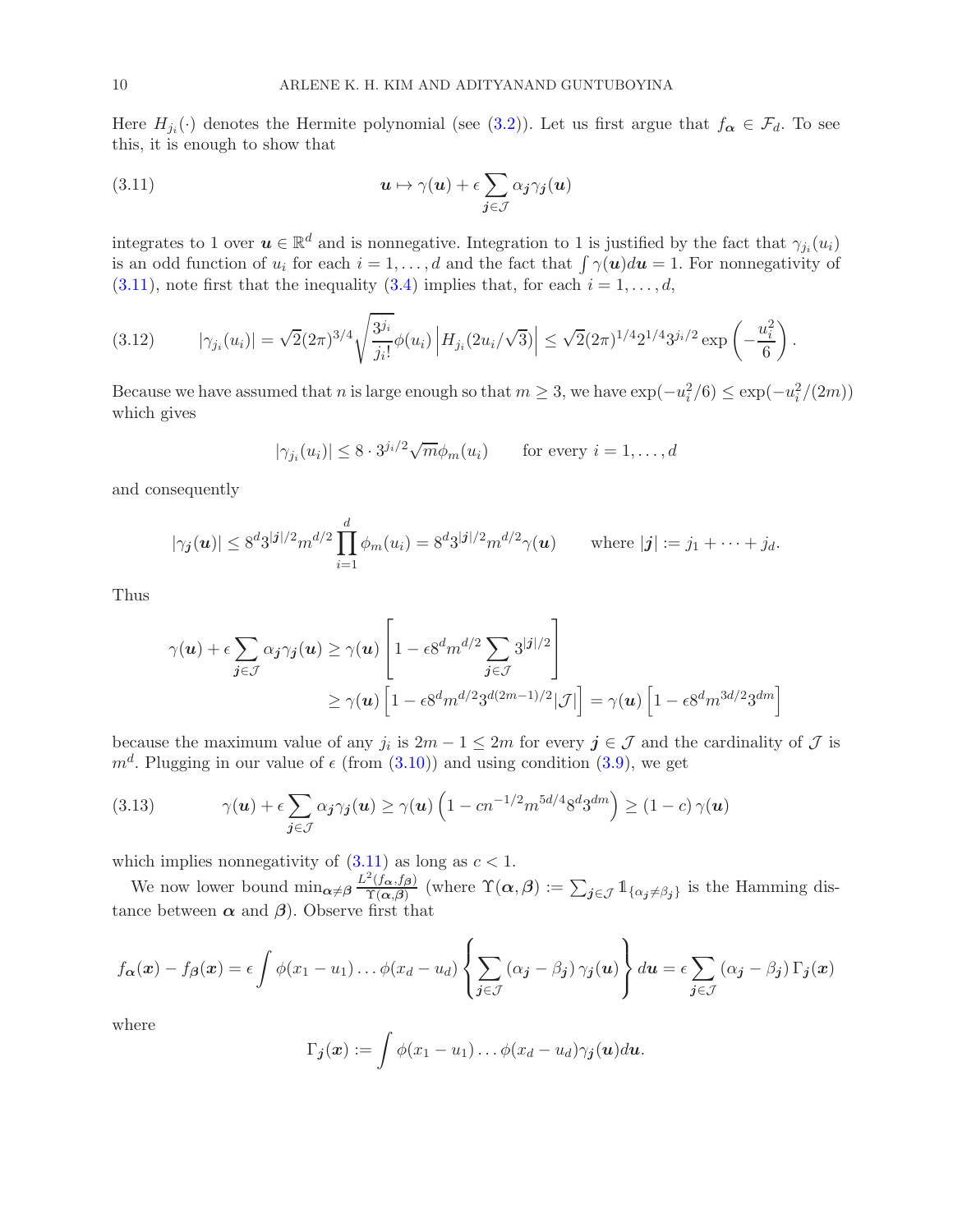As a result

$$
\int (f_{\alpha}(x) - f_{\beta}(x))^2 dx = \epsilon^2 \int \left( \sum_{j \in \mathcal{J}} (\alpha_j - \beta_j) \Gamma_j(x) \right)^2 dx
$$

$$
= \epsilon^2 \int \left( \sum_{j \in \mathcal{J}} (\alpha_j - \beta_j) \mathcal{T}(\Gamma_j)(t) \right)^2 dt.
$$

Because  $\Gamma_j$  is defined as the product over  $i = 1, \ldots, d$  of the convolution of  $\phi$  and  $\gamma_{j_i}$ , we have

$$
\mathcal{T}(\Gamma_{\boldsymbol{j}})(\boldsymbol{t}) = \prod_{i=1}^d 2^{1/2} (2\pi)^{3/4} \left[ \sqrt{\frac{3^{j_i}}{j_i!}} \mathcal{T}(\phi)(t_i) \mathcal{T} \left( \phi(\cdot) H_{j_i}(\frac{2}{\sqrt{3}} \cdot) \right) (t_i) \right].
$$

By Kim  $[6, \text{Lemma } 2.1]$ , we have

$$
\mathcal{T}\left(\phi(\cdot)H_k(\frac{2}{\sqrt{3}}\cdot)\right)(t) = (-i)^k 3^{-k/2}\phi(t)H_k(2t) \quad \text{for odd } k.
$$

This gives (note that  $\sqrt{2}(2\pi)^{3/4}\phi^2(t) = \sqrt{2\phi(2t)}$ )

$$
\mathcal{T}(\Gamma_j)(t) = \prod_{i=1}^d (-1)^{j_i} \sqrt{2\phi(2t_i)} \frac{H_{j_i}(2t_i)}{\sqrt{j_i!}}
$$

and thus

$$
\int (f_{\alpha}(x) - f_{\beta}(x))^2 dx = \epsilon^2 \int \left( \sum_{j \in \mathcal{J}} (\alpha_j - \beta_j) \prod_{i=1}^d (-1)^{j_i} \sqrt{2\phi(2t_i)} \frac{H_{j_i}(2t_i)}{\sqrt{j_i!}} \right)^2 dt.
$$

The orthogonality of the Hermite polynomials with respect to the weight function  $\phi$  (see Equation  $(3.3)$ ) implies

$$
\int \left(f_{\alpha}(x) - f_{\beta}(x)\right)^2 dx = \epsilon^2 \sum_{j \in \mathcal{J}} (\alpha_j - \beta_j)^2 \int \left(\prod_{i=1}^d (-i)^{j_i} \sqrt{2\phi(2t_i)} \frac{H_{j_i}(2t_i)}{\sqrt{j_i!}}\right)^2 dt
$$

$$
= \epsilon^2 \sum_{j \in \mathcal{J}} (\alpha_j - \beta_j)^2 = \epsilon^2 \Upsilon(\alpha, \beta).
$$

We thus have

$$
\min_{\alpha \neq \beta} \frac{L^2(f_{\alpha}, f_{\beta})}{\Upsilon(\alpha, \beta)} \ge \epsilon^2.
$$

Now we bound the  $\chi^2$  distance between  $f_{\alpha}$  and  $f_{\beta}$  for  $\alpha$  and  $\beta$  with  $\Upsilon(\alpha,\beta) = 1$ . Note first that, as a result of  $(3.13)$ , we have

$$
f_{\boldsymbol{\beta}}(\boldsymbol{x}) \ge (1-c)f_0(\boldsymbol{x}) \qquad \text{for all } \boldsymbol{\beta}
$$

so that

$$
\chi^2\left(f_{\alpha} \| f_{\beta}\right) \le \frac{1}{1-c} \int \frac{\left(f_{\alpha} - f_{\beta}\right)^2}{f_0}.
$$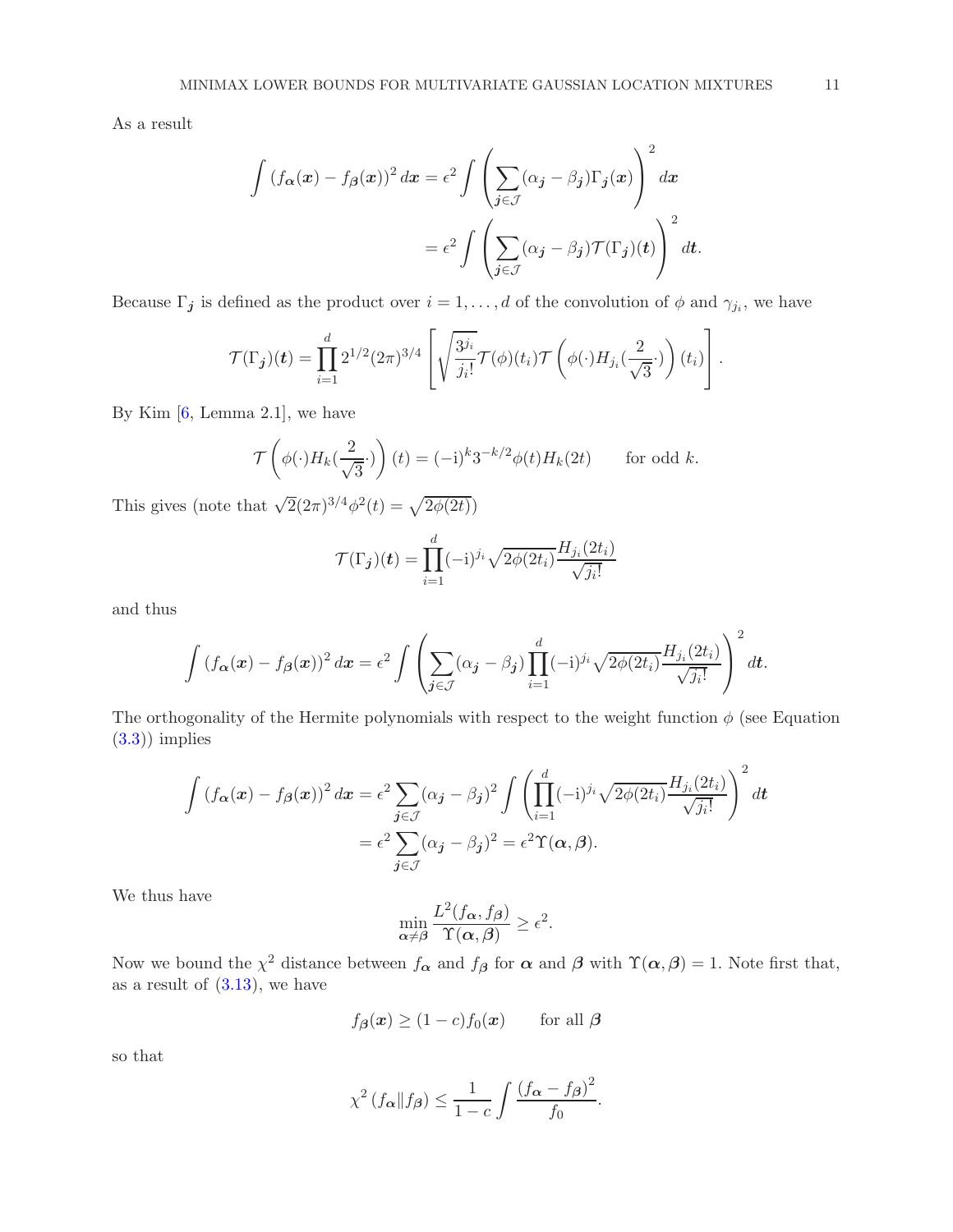We now split the integral above into  $R(x) := \{ |x_1| \leq Mm^{1/2}, \ldots, |x_d| \leq Mm^{1/2} \}$  and  $R(x)$ <sup>c</sup> where M is a dimensional constant larger than 8d log 3. Then using  $f_0(x)\{x \in R(x)\}\geq m^{-d/2}/C_d$  (for some dimensional constant  $C_d$ , we have

$$
(1-c)\chi^2(f_{\alpha}||f_{\beta}) \le \int \frac{(f_{\alpha}(x) - f_{\beta}(x))^2}{f_0(x)}
$$
  
\n
$$
\le C_d m^{d/2} \int (f_{\alpha}(x) - f_{\beta}(x))^2 + \int_{R(x)^c} \frac{(f_{\alpha}(x) - f_{\beta}(x))^2}{f_0(x)} dx
$$
  
\n
$$
= C_d m^{d/2} \epsilon^2 + \int_{R(x)^c} \frac{(f_{\alpha}(x) - f_{\beta}(x))^2}{f_0(x)} dx \le \frac{1}{2n} + \int_{R(x)^c} \frac{(f_{\alpha}(x) - f_{\beta}(x))^2}{f_0(x)} dx
$$

provided c is chosen above so that  $c^2C_d \leq 1/2$  (recall that  $\epsilon^2 = c^2n^{-1}m^{-d/2}$ ). The second term above is bounded as follows. Denoting  $j^*$  by the index where  $\alpha$  and  $\beta$  differ so that  $\alpha_{j^*} \neq \beta_{j^*}$ (recall that  $\Upsilon(\alpha, \beta) = 1$ ), we get by [\(3.12\)](#page-9-2),

$$
\int_{R(x)^c} \frac{(f_{\alpha}(x) - f_{\beta}(x))^2}{f_0(x)} dx \leq \epsilon^2 3^{d/2} (4\pi)^{3/4} 3^{|j^*|} \int_{R(x)^c} \frac{\left(\int \phi(x_1 - u_1) \dots \phi(x_d - u_d) \phi_3(u) du\right)^2}{f_0(x)} dx
$$
  

$$
\leq d\epsilon^2 3^{d/2} (4\pi)^{3/4} 3^{|j^*|} \int_{\{|x_1| > M\sqrt{m}\}} \frac{\phi_4^2(x)}{\phi_{1+m}(x)} dx
$$
  

$$
\leq 2d c^2 n^{-1} 3^{d/2} (4\pi)^{3/4} 3^{|j^*|} \int_{\{x_1 > M\sqrt{m}\}} \phi_4(x_1) dx_1 \leq \frac{1}{2n},
$$

where the second inequality follows by bounding the maximum by the sum with symmetry, the penultimate inequality follows first by plugging [\(3.10\)](#page-8-0) in  $\epsilon^2$  and then since  $\phi_{1+m}(x) \geq m^{-d/2} \phi_4(x)$ and  $3^{|j^*|}\int_{\{x_1>Mm^{1/2}\}} \phi_4(x_1)dx_1 \leq 1$  by taking M larger than  $8d\log 3$ , and the last inequality follows by choosing c to be a small enough dimensional constant such that  $c^2 \leq (4\pi)^{-3/4}3^{-d/2}/(2d)$ .

By Assouad's lemma [3.1,](#page-4-0) we have

$$
R_n(\mathcal{F}_d, L^2) \ge \frac{m^d}{8} \epsilon^2 \left( 1 - \sqrt{\frac{1}{2(1-c)}} \right)
$$

Of course  $c$  can be taken to be small enough so that the right hand side above is larger than a constant (depending on d alone) multiple of  $(\log n)^{d/2}/n$ . The proof is thus complete.

3.3. Proof of Theorem [2.2.](#page-3-0) The idea for the lower bound on  $R_n(\mathcal{F}_{G_1(\Gamma)}, h^2)$  is to again construct a subset of  $\mathcal{F}_{G_1(\Gamma)}$  indexed by a hypercube and then use Assouad's lemma. Our construction is a natural extension to  $d \geq 1$  of the one-dimensional construction in [\[6](#page-18-1)]. Let m be the largest integer such that

$$
\frac{m^d 6^d 5^{dm}}{\sqrt{n}} \le 1.
$$

The above condition implies  $m \leq \log n$ . In order to use Assouad's lemma, we construct densities via perturbations of the density

$$
f_0(\boldsymbol{x}) = \phi_2(x_1) \dots \phi_2(x_d)
$$

where, it may be recalled, that  $\phi_{\sigma^2}(\cdot)$  denotes the univariate normal density with mean zero and variance  $\sigma^2$ . Note that  $f_0$  can also be written as

$$
f_0(\boldsymbol{x}) = \int \phi(x_1 - u_1) \ldots \phi(x_d - u_d) v(\boldsymbol{u}) d\boldsymbol{u} \quad \text{where } v(\boldsymbol{u}) := \phi(u_1) \ldots \phi(u_d).
$$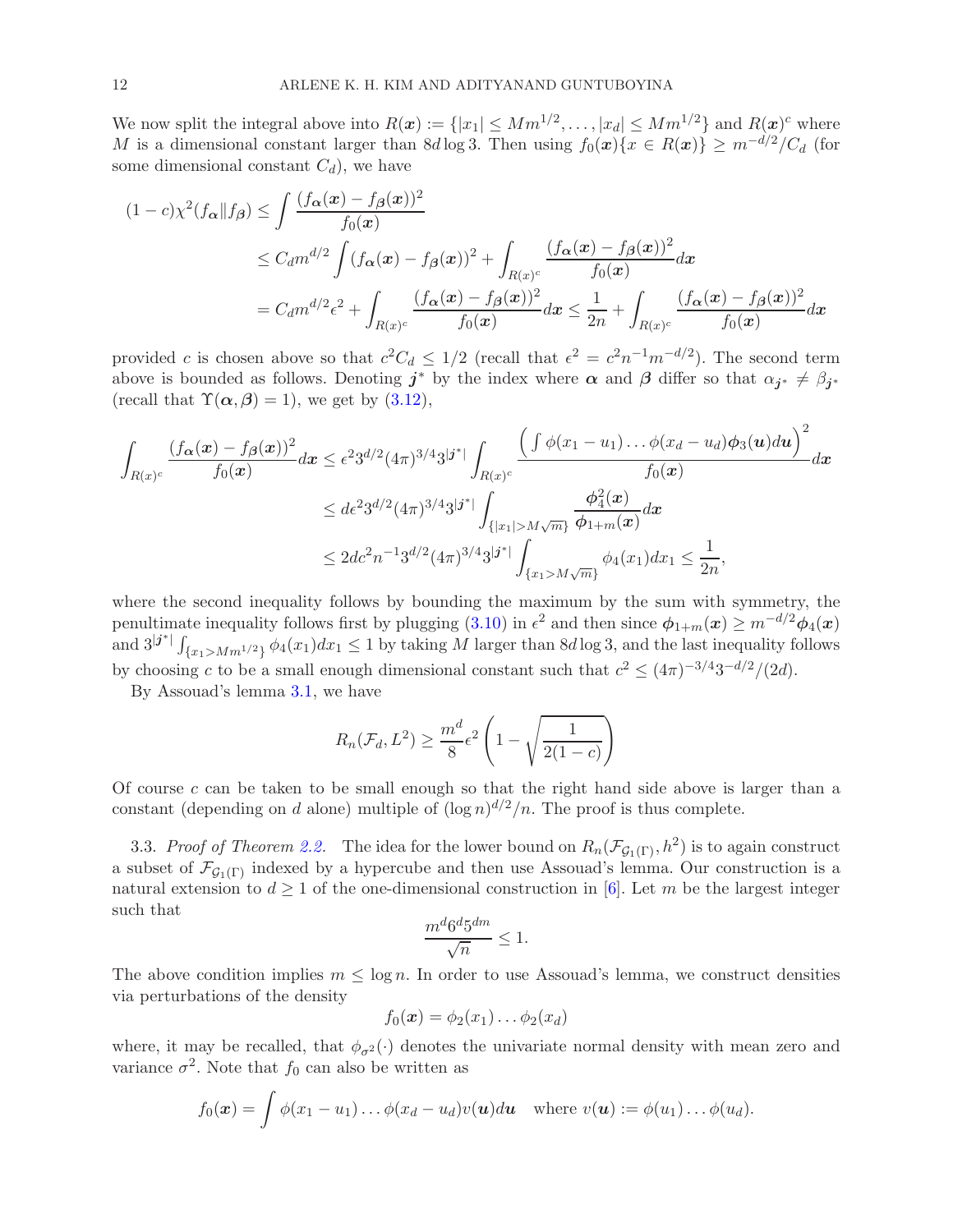Again we let

<span id="page-12-0"></span>
$$
\mathcal{J} := \{1, 3, \dots, 2m - 1\}^d
$$

with  $N := m^d$  and we consider index binary vectors in  $\{0, 1\}^N$  by elements  $\mathbf{j} := (j_1, \ldots, j_d)$  of  $\mathcal{J}$ . For  $\alpha = (\alpha_j, j \in \mathcal{J})$ , we let

$$
f_{\boldsymbol{\alpha}}(\boldsymbol{x}) = \int \phi(x_1 - u_1) \dots \phi(x_d - u_d) \left[ v(\boldsymbol{u}) + \epsilon \sum_{\boldsymbol{j} \in \mathcal{J}} \alpha_{\boldsymbol{j}} v_{\boldsymbol{j}}(\boldsymbol{u}) \right] d\boldsymbol{u}
$$

where  $\epsilon$  is given by

$$
(3.14) \qquad \epsilon = cn^{-1/2}
$$

for a constant  $c \in (0,1)$  that will be determined later and

$$
v_{\bm{j}}(\bm{u}) := v_{j_1}(u_1) \dots v_{j_d}(u_d) \quad \text{with } v_{j_i}(u_i) = 2^{5/4} \sqrt{\pi} \sqrt{\frac{5^{j_i}}{j_i!}} \phi(\sqrt{3}u_i) H_{j_i}\left(\frac{4}{\sqrt{5}}u_i\right).
$$

By an analogous argument in the proof of Theorem [2.1,](#page-2-0) we can show  $f_{\alpha} \in \mathcal{F}_{\mathcal{G}_1(\Gamma)}$ . First, integration of  $f_{\alpha}(x)$  to 1 is guaranteed since  $v_{j_i}(u_i)$  is an odd function of  $u_i$  for each  $i = 1, \ldots, d$  and the fact that  $\int v(\mathbf{u})d\mathbf{u} = 1$ . For nonnegativity of  $v(\mathbf{u}) + \epsilon \sum_{\mathbf{j} \in \mathcal{J}} \alpha_{\mathbf{j}} v_{\mathbf{j}}(\mathbf{u})$ , note that using [\(3.4\)](#page-4-3) we have

$$
|v_{j_i}(u_i)| = 2^{5/4} \sqrt{\pi} \sqrt{\frac{5^{j_i}}{j_i!}} \phi(\sqrt{3}u_i) \left| H_{j_i}(4u_i/\sqrt{5}) \right| \le 2 \cdot 5^{j_i/2} \exp\left(-\frac{7u_i^2}{10}\right) \le 6 \cdot 5^{j_i/2} \phi(u_i)
$$

for every  $i = 1, \ldots, d$ . Thus

$$
|v_{\boldsymbol{j}}(\boldsymbol{u})| \leq 6^d 5^{|\boldsymbol{j}|/2} v(\boldsymbol{u})
$$

which gives

$$
v(\boldsymbol{u}) + \epsilon \sum_{\boldsymbol{j} \in \mathcal{J}} \alpha_{\boldsymbol{j}} v_{\boldsymbol{j}}(\boldsymbol{u}) \ge v(\boldsymbol{u}) \left[1 - \epsilon 6^d \sum_{\boldsymbol{j} \in \mathcal{J}} 5^{|\boldsymbol{j}|/2} \right] \ge v(\boldsymbol{u}) \left[1 - \epsilon 6^d m^d 5^{dm}\right].
$$

Plugging in  $\epsilon = cn^{-1/2}$  from [\(3.14\)](#page-12-0),

$$
v(\boldsymbol{u}) + \epsilon \sum_{\boldsymbol{j} \in \mathcal{J}} \alpha_{\boldsymbol{j}} v_{\boldsymbol{j}}(\boldsymbol{u}) \ge v(\boldsymbol{u}) \left(1 - c n^{-1/2} 6^d m^d 5^{dm}\right) \ge (1 - c)v(\boldsymbol{u}) > (1/2)v(\boldsymbol{u}) > 0
$$

as long as  $c < 1/2$ . In the same way, we have

$$
v(\boldsymbol{u}) + \epsilon \sum_{\boldsymbol{j} \in \mathcal{J}} \alpha_{\boldsymbol{j}} v_{\boldsymbol{j}}(\boldsymbol{u}) \leq \frac{3}{2} v(\boldsymbol{u}).
$$

To claim  $f_{\alpha} \in \mathcal{F}_{\mathcal{G}_1(\Gamma)}$ , we need to show  $v(u) + \epsilon \sum_{j \in \mathcal{J}} \alpha_j v_j(u)$  is sub-gaussian. Indeed,

$$
\int_{\|u\|>t} v(u) + \epsilon \sum_{j \in \mathcal{J}} \alpha_j v_j(u) du \leq \frac{3}{2} \int_{\|u\|>t} \phi(u_1) \dots \phi(u_d) du \leq c_d \exp(-t^2/c_d)
$$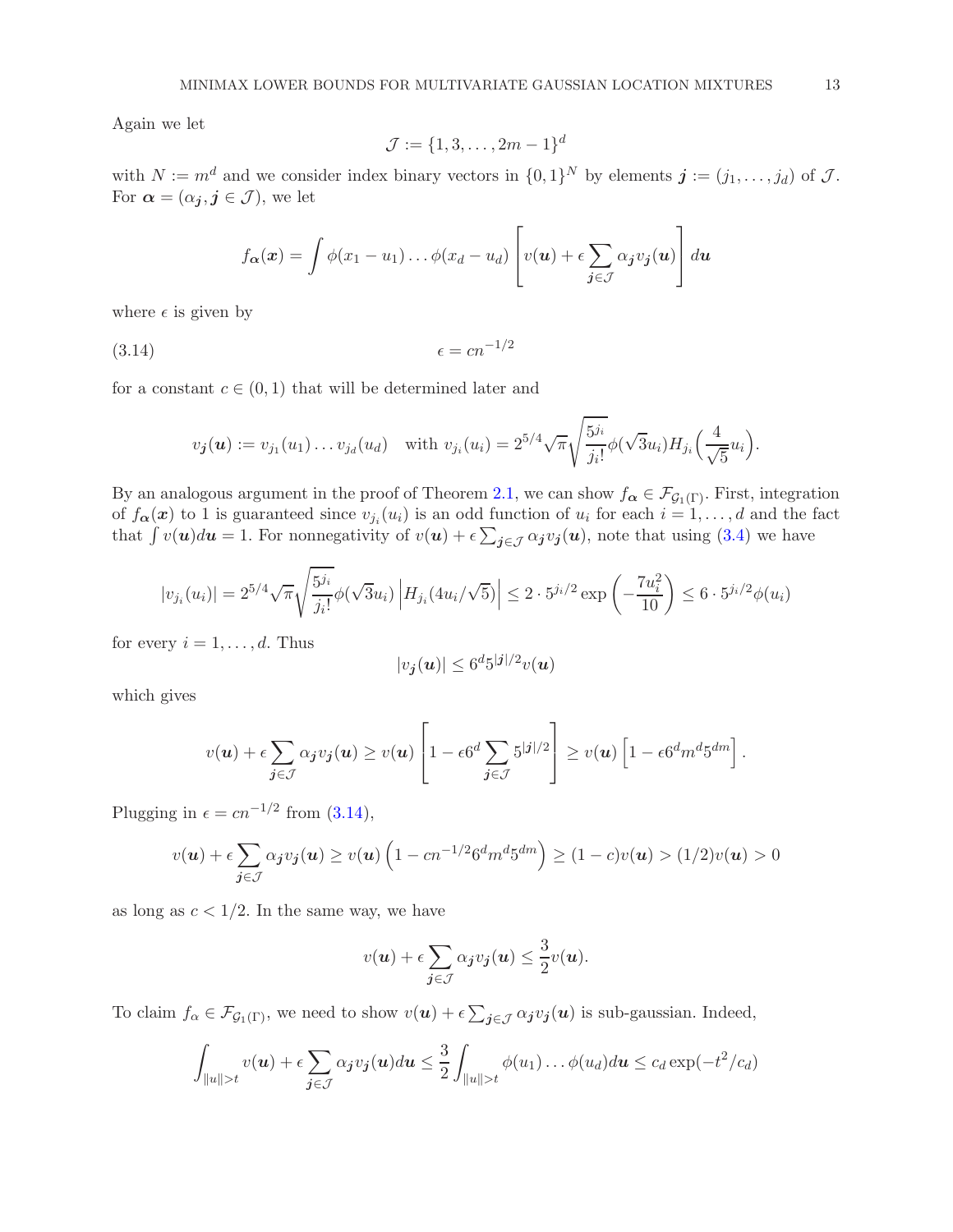where  $c_d$  is a constant depending on  $d$ . The fact that all these constructed mixing densities are between  $(1/2)v(u)$  and  $(3/2)v(u)$  gives

(3.15) 
$$
\frac{1}{2}f_0(x) \le f_{\alpha}(x) \le \frac{3}{2}f_0(x).
$$

Inequality [\(3.15\)](#page-13-0) implies that

(3.16) 
$$
h^2(f_{\alpha}, f_{\beta}) \ge \frac{1}{6} \int \frac{(f_{\alpha} - f_{\beta})^2}{f_0} \text{ and } \chi^2(f_{\alpha} || f_{\beta}) \le 2 \int \frac{(f_{\alpha} - f_{\beta})^2}{f_0}
$$

because, respectively,

<span id="page-13-1"></span><span id="page-13-0"></span>
$$
h^{2}(f_{\alpha}, f_{\beta}) = \int \frac{(f_{\alpha} - f_{\beta})^{2}}{(\sqrt{f_{\alpha}} + \sqrt{f_{\beta}})^{2}} \ge \frac{1}{6} \int \frac{(f_{\alpha} - f_{\beta})^{2}}{f_{0}}
$$

and

$$
\chi^2(f_{\alpha} \| f_{\beta}) = \int \frac{(f_{\alpha} - f_{\beta})^2}{f_{\alpha}} \le 2 \int \frac{(f_{\alpha} - f_{\beta})^2}{f_0}.
$$

By inequality [\(3.16\)](#page-13-1), it is clear that for the application of Assouad's Lemma [3.1,](#page-4-0) it is enough to focus on the quantity  $\int \frac{(f_{\alpha}-f_{\beta})^2}{f_0}$  $\frac{-J\beta}{f_0}$ . Let us write

$$
\Lambda_j := \int \phi(x_1 - u_1) \dots \phi(x_d - u_d) v_j(u) du,
$$

and we consider

(3.17) 
$$
\int \frac{(f_{\alpha} - f_{\beta})^2}{f_0} = \epsilon^2 \int \left( \sum_{j \in \mathcal{J}} (\alpha_j - \beta_j) \frac{\Lambda_j}{\sqrt{f_0}} \right)^2 = \epsilon^2 \int \left( \sum_{j \in \mathcal{J}} (\alpha_j - \beta_j) \mathcal{T} \left( \frac{\Lambda_j}{\sqrt{f_0}} \right) \right)^2 dt.
$$

Because  $\Lambda_j/\sqrt{f_0}$  is defined as the product over  $i=1,\ldots,d,$  of

$$
\frac{\int \phi(x_i - u_i)v_{j_i}(u_i)du_i}{\sqrt{\int \phi(x_i - u_i)\phi(u_i)du_i}} = \sqrt{3\pi} (8\pi)^{1/4} \sqrt{\frac{5^{j_i}}{j_i!}} \int \phi_{\frac{4}{3}}(x_i - u)\phi(\sqrt{\frac{3}{2}}u)H_{j_i}(\frac{3}{\sqrt{5}}u)du,
$$

where the above equality follows by Kim  $[6, \text{Lemma } 2.2]$ , we have

$$
\mathcal{T}\Big(\frac{\Lambda_j}{\sqrt{f_0}}\Big)(t_i) = \prod_{i=1}^d \sqrt{3\pi} (8\pi)^{1/4} \sqrt{\frac{5^{j_i}}{j_i!}} \mathcal{T}(\phi_{4/3})(t_i) \mathcal{T}\left(\phi(\sqrt{\frac{3}{2}}\cdot)H_{j_i}(\frac{3}{\sqrt{5}}\cdot)\right)(t_i).
$$

By Kim  $[6, \text{Lemma } 2.1]$ , we have

$$
\mathcal{T}\left(\phi(\sqrt{\frac{3}{2}}\cdot)H_{j_i}(\frac{3}{\sqrt{5}}\cdot)\right)(t_i) = (-i)^{j_i}5^{-j_i/2}\sqrt{\frac{2}{3}}\phi(\sqrt{\frac{2}{3}}t_i)H_{j_i}(2t_i).
$$

Using

$$
\mathcal{T}(\phi_{4/3})(t_i) = \frac{1}{\sqrt{2\pi}} \exp\left(-\frac{2}{3}t_i^2\right),\,
$$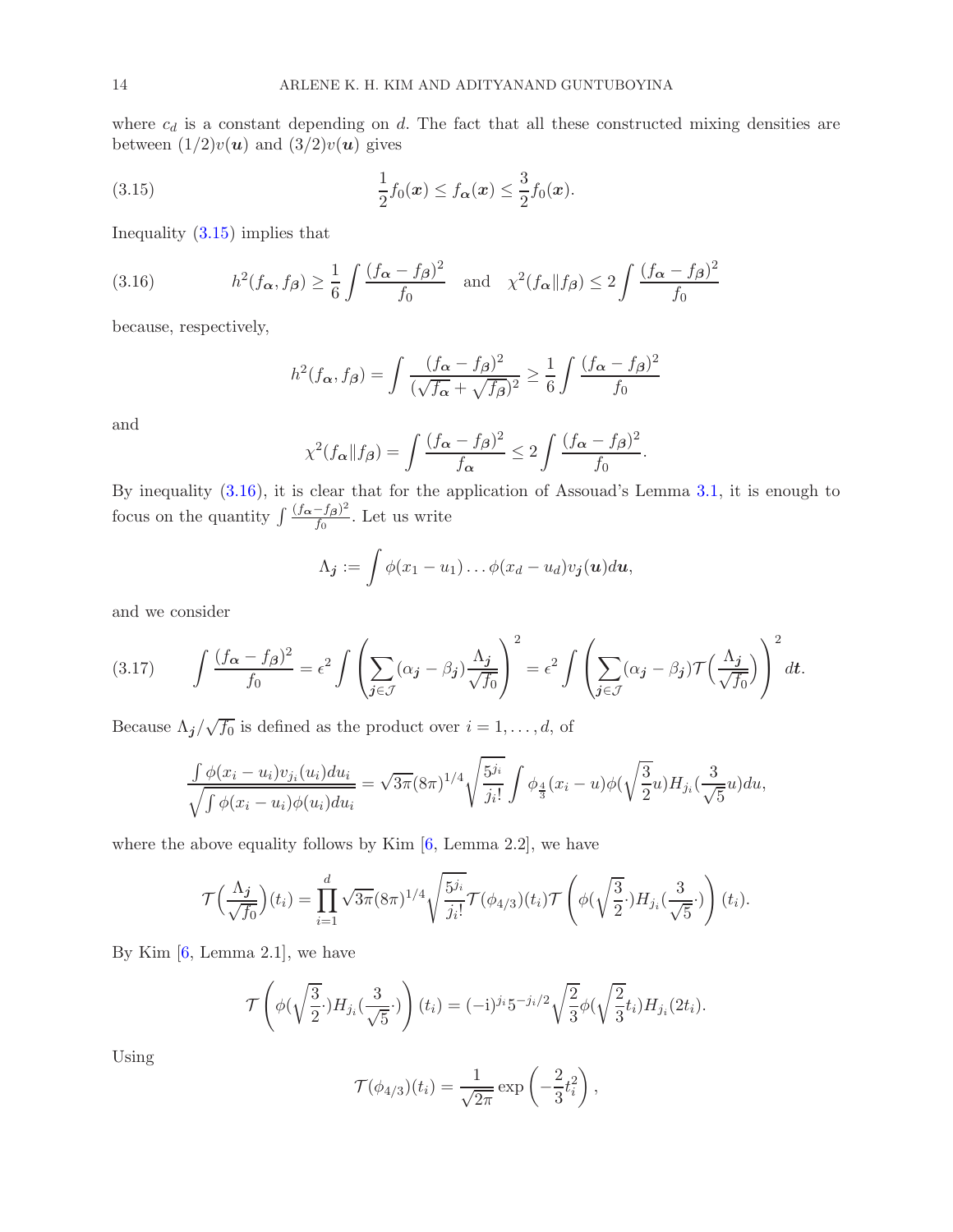we have

$$
\mathcal{T}\left(\frac{\Lambda_j}{\sqrt{f_0}}\right) = \prod_{i=1}^d (-1)^{j_i} \sqrt{2\phi(2t_i)} \frac{H_{j_i}(2t_i)}{\sqrt{j_i!}}
$$

.

Consequently,

$$
\int \frac{(f_{\alpha} - f_{\beta})^2}{f_0} = \epsilon^2 \Upsilon(\alpha, \beta).
$$

This  $(and (3.16))$  $(and (3.16))$  $(and (3.16))$  gives

$$
\min_{\alpha \neq \beta} \frac{h^2(f_{\alpha}, f_{\beta})}{\Upsilon(\alpha, \beta)} \ge \frac{1}{6} \epsilon^2 \quad \text{and} \quad \chi^2(f_{\alpha}, f_{\beta}) \le 2\epsilon^2.
$$

By Lemma [3.1,](#page-4-0) we have

$$
R_n(\mathcal{F}_{\mathcal{G}_1(\Gamma)}, h^2) \ge \frac{m^d}{8} \frac{c^2}{6n} (1-c) \ge c_d \frac{(\log n)^d}{n}.
$$

3.4. Proof of Theorem [2.3.](#page-3-1) The idea for the lower bound on  $R_n(\mathcal{F}_{\mathcal{G}_2(p,K)}, h^2)$  is again to construct a subset of  $\mathcal{F}_{\mathcal{G}_2(p,K)}$  indexed by a hypercube and then we use Assouad's lemma. Let

$$
S := \{ 1 + (\ell - 1)M \log(\ell e), \ 1 \le \ell \le k_0 \}
$$

where

$$
M = C_{d,p} \sqrt{\log n} \quad \text{with } C_{d,p} = \sqrt{8\left(\frac{2d}{p+d} + 1\right)}
$$

and  $k_0$  the largest integer less than or equal to  $k'_0$  where

$$
k'_0 = cn^{1/(p+d)} (\log n)^{-3/2}
$$
 with  $c = 40^{-1/2}$ .

Let  $k = k_0^d$  and let  $\mathbf{a}_1, \ldots, \mathbf{a}_k$  be an enumeration of the points in  $S^d = S \times \cdots \times S$ . We can take  $\mathbf{a}_1 = (1, 1, \ldots, 1) \in \mathbb{R}^d$ ,  $\mathbf{a}_2 = (1 + M \log(2e), 1, \ldots, 1), \ldots, \mathbf{a}_k = (1 + (k_0 - 1)M \log(k_0 e), \ldots, 1 +$  $(k_0 - 1)M \log(k_0 e)$ ). Let G be the discrete probability distribution supported on  $S^d$  that is given by

(3.18) 
$$
G\{\mathbf{a}_i\} = C_{n,d,p} \left(\langle \mathbf{a}_i, \mathbf{1} \rangle - d + 1\right)^{-(p+d)} \quad \text{for } i = 1, \ldots, k
$$

where 1 is the d-dimensional vector of ones and

<span id="page-14-1"></span>(3.19) 
$$
C_{n,d,p} := \frac{1}{\sum_{\ell_1=1}^{k_0} \cdots \sum_{\ell_d=1}^{k_0} \left(1 + \sum_{j=1}^d \left((\ell_j - 1)M \log(\ell_j e)\right)\right)^{-(p+d)}}
$$

is the normalizing constant. We assume *n* is sufficiently large so that  $log log k_0 \leq M$  and  $Mp \geq 2^d$ . We claim that

(3.20) 
$$
1/2 < C_{n,d,p} < 1 \text{ and } G \in \mathcal{G}_2(p, 6^{1/p}d).
$$

Let us assume the above claim for now and proceed with the proof. The claim will be proved later. For  $i = 1, ..., k$ , let  $\mathbf{b}_i = \mathbf{a}_i - (\delta_i/\sqrt{d})\mathbf{1}$  where

<span id="page-14-0"></span>
$$
\delta_i = \frac{1}{\sqrt{2nG(\mathbf{a}_i)}}.
$$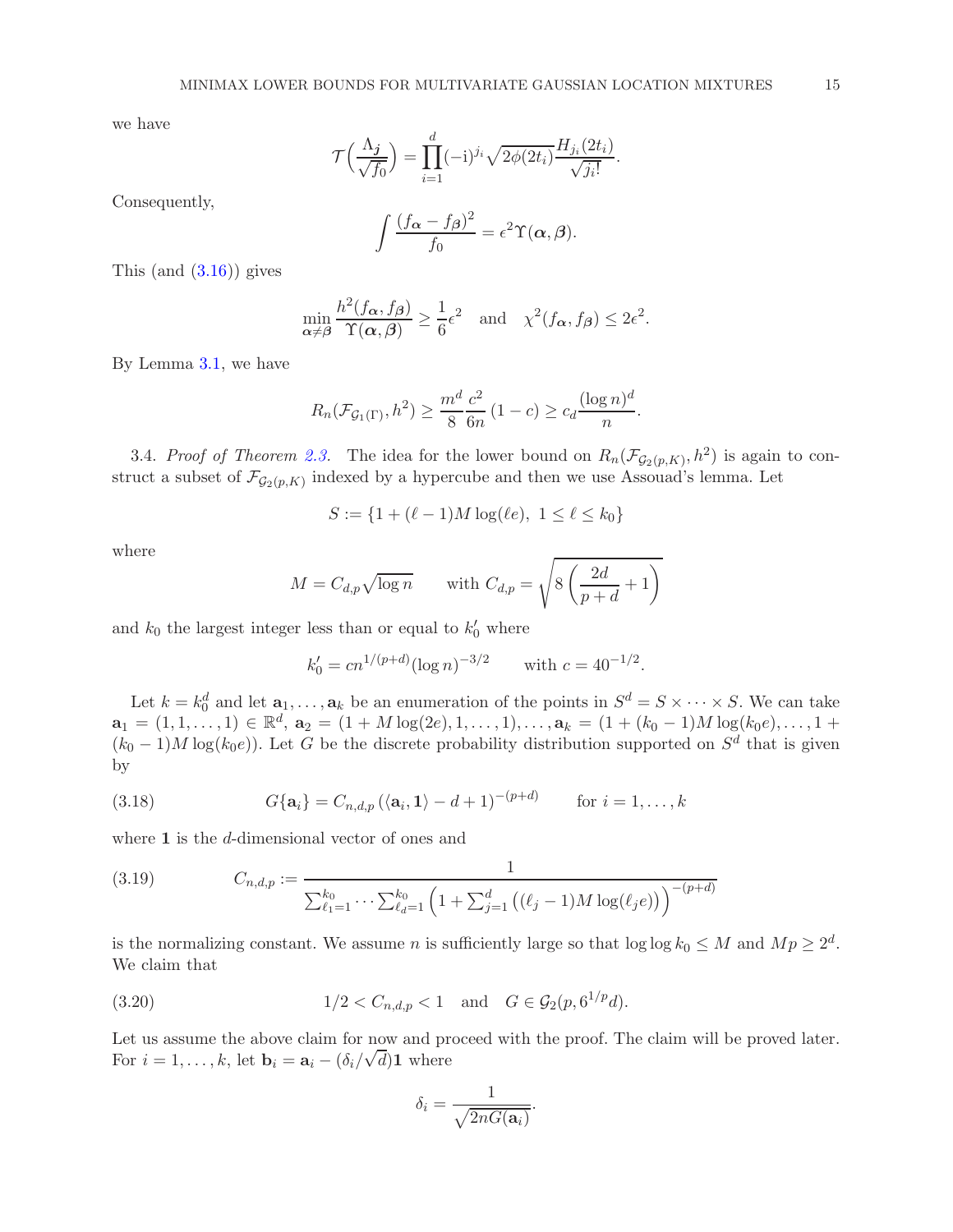The choice of  $k_0$  means that  $\langle \mathbf{a}_i, \mathbf{1} \rangle \leq (d-1) + n^{1/(p+d)}$ , which implies that  $G(\mathbf{a}_i) > (2n)^{-1}$  for every  $i = 1, \ldots, k$ . Hence  $0 < \delta_i < 1$ .

Note that  $\|\mathbf{b}_i - \mathbf{a}_i\| = \delta_i$  for all i. Define, for every  $\boldsymbol{\alpha} = (\alpha_1, \dots, \alpha_k) \in \{0, 1\}^k$ ,

$$
f_{\boldsymbol{\alpha}}(\boldsymbol{x}) = \sum_{i=1}^{k} G(\mathbf{a}_i) \phi_d(\boldsymbol{x} - \mathbf{a}_i (1 - \alpha_i) - \mathbf{b}_i \alpha_i)
$$

where  $\phi_d$  is the standard normal density on  $\mathbb{R}^d$ . Since  $G \in \mathcal{G}_2(p, 6^{1/p}d)$  and  $\|\mathbf{b}_i\| \le \|\mathbf{a}_i\|$  for every  $i=1,\ldots,k,$ 

$$
\sum_{i=1}^k \|(1-\alpha_i)\mathbf{a}_i + \alpha_i \mathbf{b}_i\|^p G\{\mathbf{a}_i\} \le 2^p \int \|u\|^p dG \le 6(2d)^p.
$$

This shows  $f_{\alpha} \in \mathcal{F}_{\mathcal{G}_2(p, 6^{1/p}(2d))}$ .

We shall use Assouad's lemma for the class  $f_{\alpha}, \alpha \in \{0, 1\}^k$ . For fixed  $\alpha = (\alpha_1, \dots, \alpha_k)$  and  $\boldsymbol{\beta} = (\beta_1, \ldots, \beta_k)$  in  $\{0, 1\}^k$ , we can write (with  $f_i(x) := \boldsymbol{\phi}_d(x - a_i(1 - \alpha_i) - b_i\alpha_i)$  and  $g_j(x) :=$  $\phi_d(x-a_j(1-\beta_j)-b_j\beta_j))$ 

$$
h^{2}(f_{\boldsymbol{\alpha}},f_{\boldsymbol{\beta}}) = 2\left(1 - \int \sqrt{f_{\boldsymbol{\alpha}}(\boldsymbol{x})f_{\boldsymbol{\beta}}(\boldsymbol{x})}d\boldsymbol{x}\right)
$$
  
= 2\left(1 - \int \sqrt{\sum\_{i,j}G(\mathbf{a}\_{i})G(\mathbf{a}\_{j})f\_{i}(\boldsymbol{x})g\_{j}(\boldsymbol{x})}d\boldsymbol{x}\right)  

$$
\geq 2\left(1 - \sum_{i,j}\sqrt{G(\mathbf{a}_{i})G(\mathbf{a}_{j})}\int \sqrt{f_{i}(\boldsymbol{x})g_{j}(\boldsymbol{x})}d\boldsymbol{x}\right)
$$

 $\setminus$  $\overline{1}$ 

where the last inequality follows from  $\sqrt{\sum_i x_i} \leq \sum_i \sqrt{x_i}$  for  $x_i \geq 0$ . Saha and Guntuboyina [\[9](#page-18-9), Equation (A.18)] now gives

$$
\frac{1}{2}h^2(f_{\boldsymbol{\alpha}},f_{\boldsymbol{\beta}}) = \left(1 - \sum_i G(\mathbf{a}_i) \int \sqrt{f_i(\boldsymbol{x})g_i(\boldsymbol{x})} d\boldsymbol{x} - \sum_{i \neq j} \sqrt{G(\mathbf{a}_i)G(\mathbf{a}_j)} \int \sqrt{f_i(\boldsymbol{x})g_j(\boldsymbol{x})} d\boldsymbol{x}\right)
$$
\n
$$
\geq \sum_{i=1}^k G(\mathbf{a}_i) |\alpha_i - \beta_i| (1 - e^{-\delta_i^2/8}) - \sum_{i \neq j} \sqrt{G(\mathbf{a}_i)G(\mathbf{a}_j)} e^{-M^2/8}
$$
\n
$$
\geq \sum_{i=1}^k G(\mathbf{a}_i) \frac{\delta_i^2}{10} |\alpha_i - \beta_i| - \frac{1}{40n},
$$

where the last inequality follows since  $1 - e^{-a^2/8} \ge a^2/10$  for every  $0 < a < 1$ , and

$$
\sum_{i \neq j} \sqrt{G(\mathbf{a}_i)G(\mathbf{a}_j)} e^{-M^2/8} \le k^2 e^{-M^2/8} = k_0^{2d} e^{-C_{d,p}^2 \log n/8} \le (1/\sqrt{40})^{2d} n^{\frac{2d}{p+d} - \frac{C_{d,p}^2}{8}} \le \frac{1}{40n}
$$

by the choice of  $k_0$  and  $C_{d,p}$ . This implies, by the choice of  $\delta_i^2 = 1/(2nG(\mathbf{a}_i))$ , that

$$
h^{2}(f_{\boldsymbol{\alpha}}, f_{\boldsymbol{\beta}}) \geq \frac{\sum_{i=1}^{k} |\alpha_{i} - \beta_{i}|}{20n} - \frac{1}{40n} \geq \frac{\Upsilon(\boldsymbol{\alpha}, \boldsymbol{\beta})}{40n}.
$$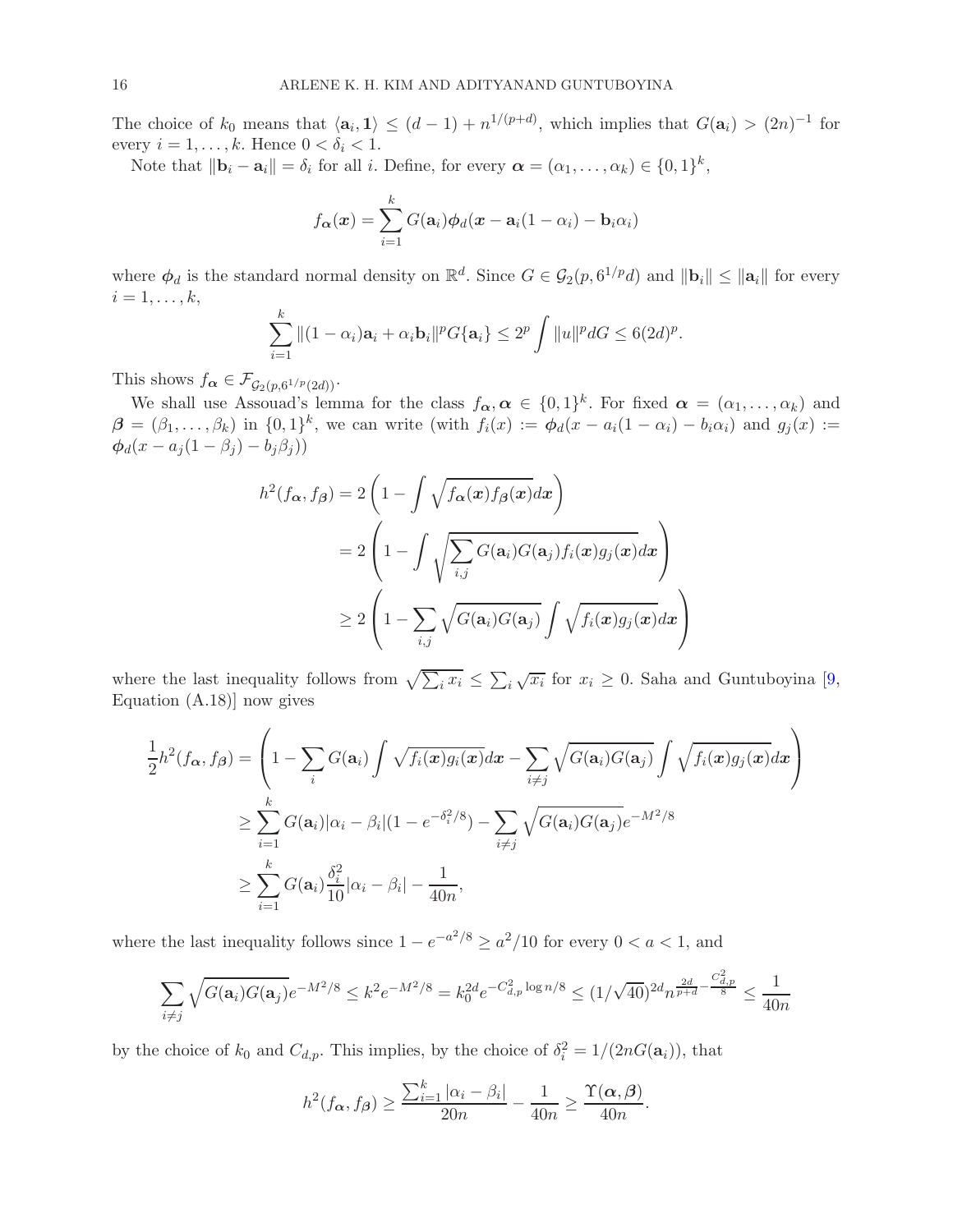Now suppose that  $\Upsilon(\alpha, \beta) = 1$  and let l be the unique index such that  $\alpha_l \neq \beta_l$ . Then for  $\delta_l^2 \leq 1$ ,

$$
\chi^2(f_{\boldsymbol{\alpha}}\|f_{\boldsymbol{\beta}}) = \int \frac{(f_{\boldsymbol{\alpha}}(\boldsymbol{x}) - f_{\boldsymbol{\beta}}(\boldsymbol{x}))^2}{f_{\boldsymbol{\alpha}}(\boldsymbol{x})} d\boldsymbol{x} = \int \frac{\left(\sum_{i=1}^k G(\mathbf{a}_i) f_i(\boldsymbol{x}) - \sum_{i=1}^k G(\mathbf{a}_i) g_i(\boldsymbol{x})\right)^2}{\sum_{i=1}^k G(\mathbf{a}_i) f_i(\boldsymbol{x})} d\boldsymbol{x}
$$
  

$$
\leq \int \frac{G(\mathbf{a}_l)^2 (f_l(\boldsymbol{x}) - g_l(\boldsymbol{x}))^2}{G(\mathbf{a}_l) f_l(\boldsymbol{x})} d\boldsymbol{x} = G(\mathbf{a}_l) \left(\int \frac{g_l^2(\boldsymbol{x})}{f_l(\boldsymbol{x})} d\boldsymbol{x} - 1\right)
$$
  

$$
\leq G(\mathbf{a}_l) \left(e^{\delta_l^2} - 1\right) \leq 2G(\mathbf{a}_l) \delta_l^2 = \frac{1}{n},
$$

where the penultimate inequality follows since

$$
\int \frac{g_l^2(\boldsymbol{x})}{f_l(\boldsymbol{x})} d\boldsymbol{x} = \int \frac{\phi_d^2(\boldsymbol{x} - \mathbf{a}_l(1-\beta_l) - \mathbf{b}_l\beta_l)}{\phi_d(\boldsymbol{x} - \mathbf{a}_l(1-\alpha_l) - \mathbf{b}_l\alpha_l)} d\boldsymbol{x} \leq \exp\left(\|\mathbf{a}_l - \mathbf{b}_l\|^2\right) = \exp(\delta_l^2),
$$

and the last inequality follows since  $e^a \le 2a + 1$  when  $0 \le a \le 1$ .

By Lemma [3.1,](#page-4-0) we have

$$
R_n(\mathcal{F}_{\mathcal{G}_2(p,K)},h^2) \geq \frac{k}{8} \frac{1}{40n} \left(1 - \sqrt{\frac{1}{2}}\right).
$$

Thus the lower bound will be a constant (only depending on d and p) multiple of  $n^{-p/(p+d)}(\log n)^{-3d/2}$ .

It remains to prove the claim [\(3.20\)](#page-14-0). Let us first show that  $1/2 < C_{n,d,p} < 1$ . The definition  $(3.19)$  immediately gives  $C_{n,d,p} < 1$  so we only need to show that  $C_{n,d,p} > 1/2$ . For this, let us bound the denominator of  $C_{n,d,p}$  using the inequality

<span id="page-16-0"></span>
$$
(3.21) \sum_{\ell_1=1}^{k_0} \cdots \sum_{\ell_d=1}^{k_0} \left(1 + \sum_{j=1}^d (\ell_j - 1)M\right)^{-(p+d)} \le \sum_{\ell_1=1}^{k_0} \left(1 + (\ell_1 - 1)M\right)^{-(p+1)} \prod_{j=2}^d \left(1 + \frac{1}{M(p+j-1)}\right).
$$

The above inequality will be proved at the end of the proof. The above inequality, along with the inequality

$$
\sum_{\ell=1}^{k_0} (1 + (\ell - 1)M)^{-(p+1)} \le \left(1 + \int_1^{k_0} (1 + (x - 1)M)^{-(p+1)}\right)
$$

$$
= \left(1 + \frac{1}{pM} \left(1 - (1 + (k_0 - 1)M)\right)^{-p}\right) \le \left(1 + \frac{1}{pM}\right),
$$

imply that the denominator in the definition  $(3.19)$  of  $C_{n,d,p}$  is bounded from above by

$$
\left(1 + \frac{1}{Mp}\right)^d \le 1 + \frac{(2^d - 1)}{Mp} \le 2.
$$

which proves  $1/2 < C_{n,d,p}$ .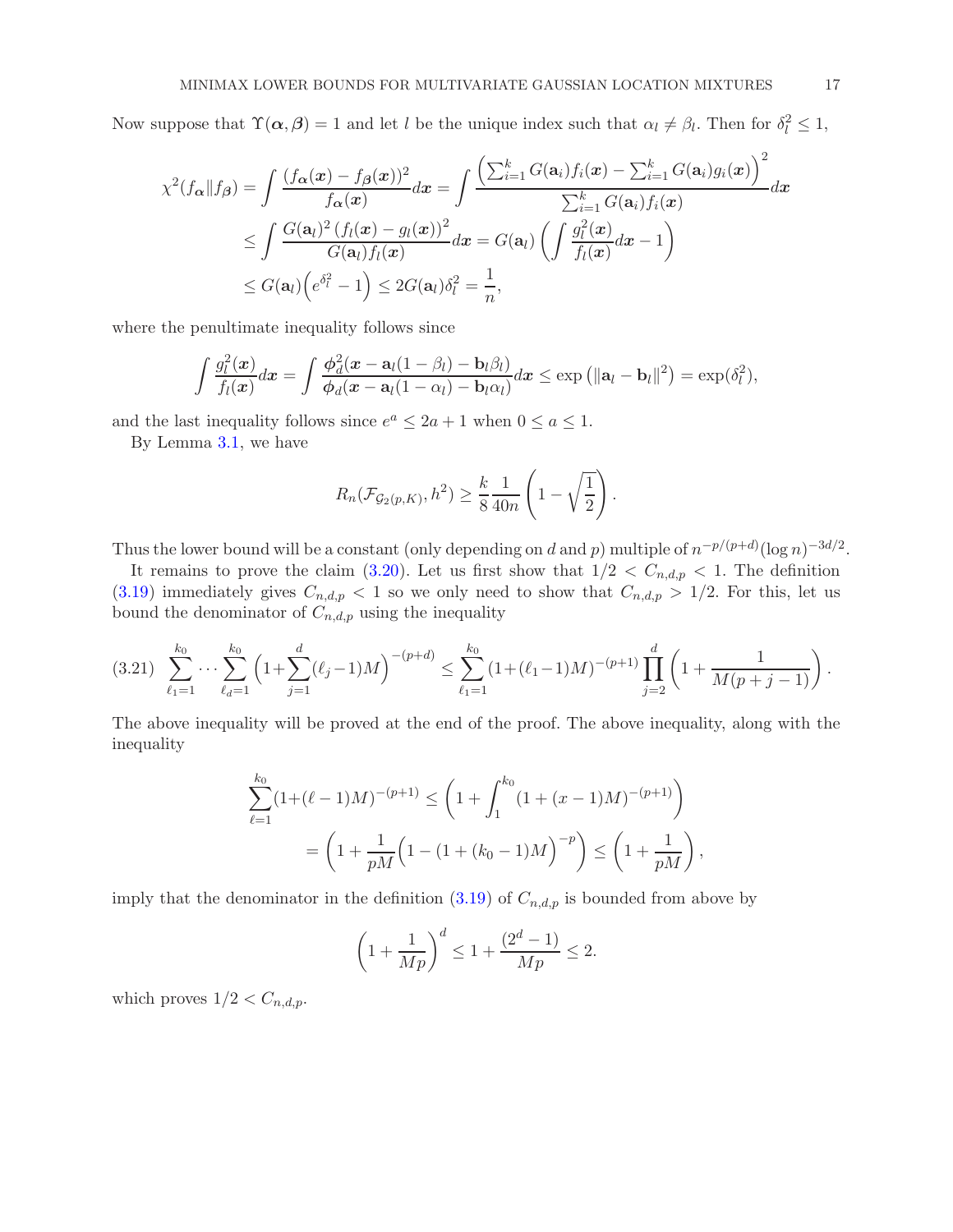We shall next prove that  $\int ||u||^p dG \leq K$ . By definition of G,

$$
\int ||u||^{p} dG = C_{n,d,p} \sum_{u_{1},...,u_{d} \in S} \left\{ (u_{1}^{2} + ... + u_{d}^{2})^{p/2} \left( \sum_{j=1}^{d} u_{j} - d + 1 \right)^{-(p+d)} \right\}
$$
  
\n
$$
\leq d^{p} \sum_{u_{1},...,u_{d} \in S} \left\{ u_{1}^{p} \left( \sum_{j=1}^{d} u_{j} - d + 1 \right)^{-(p+d)} \right\}
$$
  
\n
$$
= d^{p} \sum_{u_{1} \in S} u_{1}^{p} \left\{ \sum_{\ell_{2},..., \ell_{d}} \left( 1 + \sum_{j=1}^{d} (\ell_{j} - 1) M \right)^{-(p+d)} \right\}
$$
  
\n
$$
\leq d^{p} \sum_{u_{1} \in S} u_{1}^{-1} \prod_{j=2}^{d} \left( 1 + \frac{1}{M(p+j-1)} \right).
$$

It suffices to show  $\sum_{u_1 \in S} u_1^{-1}$  is bounded above by a constant. Indeed,

$$
\sum_{u_1 \in S} u_1^{-1} = \sum_{\ell=1}^{k_0} (1 + (\ell - 1)M \log(\ell e))^{-1} \le 1 + \sum_{\ell=2}^{k_0} (1 + (\ell - 1)M \log(\ell e))^{-1}
$$
  

$$
\le 1 + \sum_{\ell=1}^{k_0 - 1} (1 + \ell M \log(\ell e))^{-1}
$$
  

$$
\le 1 + (1 + M)^{-1} + \int_1^{k_0} (xM \log x)^{-1}
$$
  

$$
\le 2 + \frac{\log \log(k_0)}{M} \le 3.
$$

This gives  $\int ||u||^p dG \leq 3d^p \left(1 + \frac{1}{Mp}\right)^{d-1} \leq 6d^p$ .

The only remaining thing is to prove [\(3.21\)](#page-16-0). For convenience, for  $j' \in \{1, ..., d\}$ , we let  $A_{j'} =$  $A_{j'}(\ell_1,\ldots,\ell_{j'}) := 1 + \sum_{j=1}^{j'}(\ell_j-1)M$ . Note that  $A_{j'} \geq 1$  for all  $j' = 1,\ldots,d$ . We need to show that for  $j' \geq 2$ ,

(3.22) 
$$
\sum_{\ell_2}^{k_0} \cdots \sum_{\ell_{j'}}^{k_0} A_{j'}^{-(p+j')} \leq A_1^{-(p+1)} \prod_{j=2}^{j'} \left( 1 + \frac{1}{M(p+j-1)} \right)
$$

For the above, we use the idea of mathematical induction on j'. When  $j' = 2$ ,

<span id="page-17-0"></span>
$$
\sum_{\ell_2=1}^{k_0} A_2^{-(p+2)} = \sum_{\ell_2=1}^{k_0} (1 + (\ell_1 - 1)M + (\ell_2 - 1)M)^{-(p+2)}
$$
  
= 
$$
\sum_{\ell_2=1}^{k_0} (A_1 + (\ell_2 - 1)M)^{-(p+2)}
$$
  

$$
\leq A_1^{-(p+2)} + \int_1^{k_0} (A_1 + (x - 1)M)^{-(p+2)} dx
$$
  

$$
\leq A_1^{-(p+1)} \left(1 + \frac{1}{M(p+1)}\right)
$$